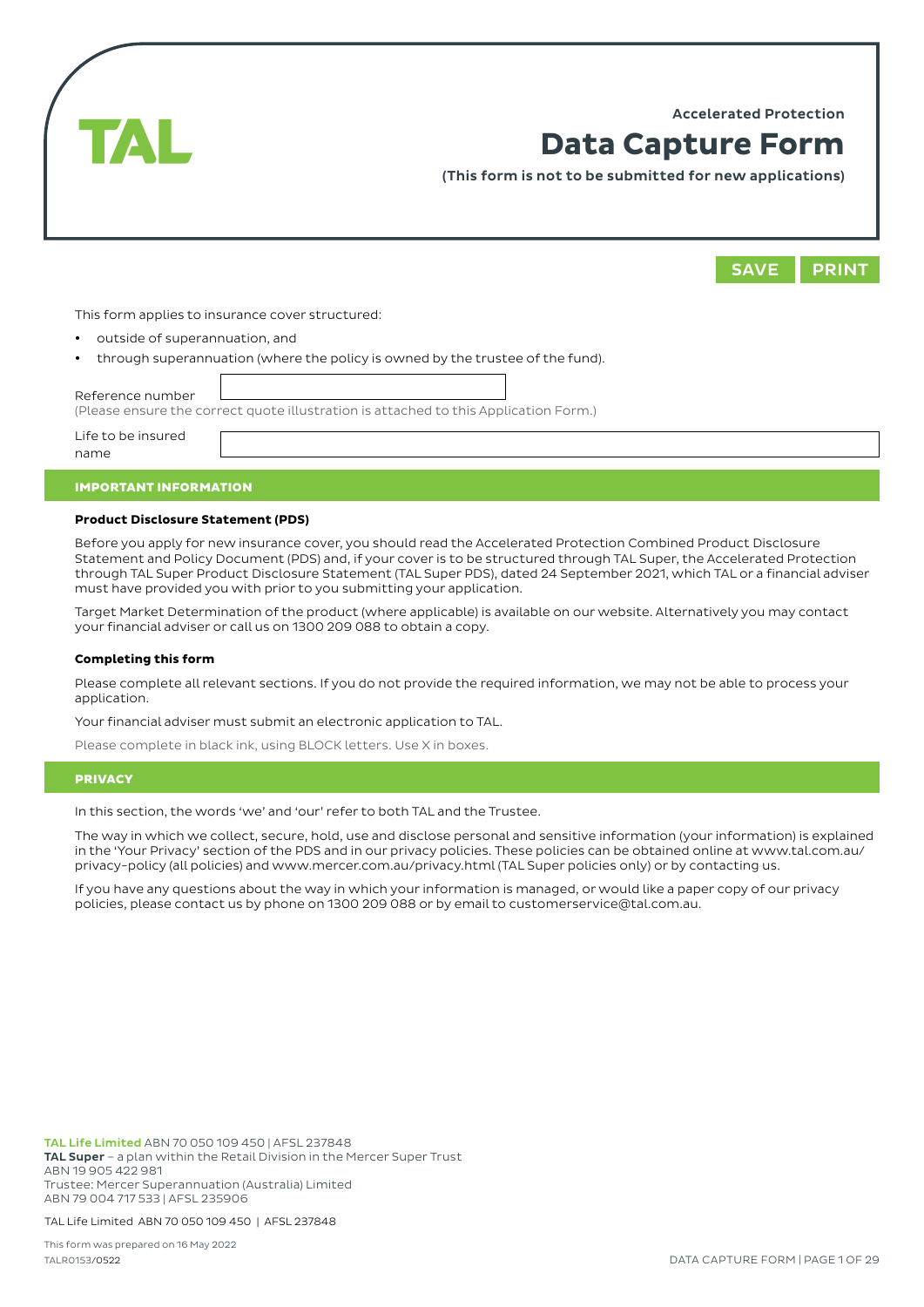#### **About this application**

**When you apply for life insurance, we conduct a process called underwriting. It's how we decide whether we can cover you, and if so on what terms and for what premium.** 

We will ask questions we need to know the answers to. These will be about your personal circumstances, such as your health and medical history, occupation, income, lifestyle, pastimes, and current and past insurance. The information you give us in response to our questions is vital to our decision.

If your application is for a new policy and your application is accepted, the policy will be a consumer insurance contract.

#### **The duty to take reasonable care**

#### **When applying for insurance, there is a legal duty to take reasonable care not to make a misrepresentation to the insurer before the contract of insurance is entered into.**

A misrepresentation is a false answer, an answer that is only partially true, or an answer which does not fairly reflect the truth.

This duty also applies when extending or making changes to existing insurance, and reinstating insurance.

#### **If the duty is not met**

If the duty is not met, this can have serious impacts on your insurance. Your cover could be avoided (treated as if it never existed), or its terms may be changed. This may also result in a claim being declined or a benefit being reduced.

Please note that there may be circumstances where we later investigate whether the information given to us was true. For example, we may do this when a claim is made.

#### **Guidance for answering our questions**

You are responsible for the information provided to us when applying for insurance. When answering our questions, please:

- Think carefully about each question before you answer. If you are unsure of the meaning of any question, please ask us before you respond.
- Answer every question.
- Answer truthfully, accurately and completely. If you are unsure about whether you should include information, please include it.
- Review your application carefully before it is submitted. If someone else helped prepare your application (for example, your adviser), please check every answer (and if necessary, make any corrections) before the application is submitted.

#### **Changes before your cover starts**

Before your cover starts, we may ask you whether the answers to the questions that you have given when applying for insurance remain accurate or whether there has been a change to any of your circumstances. As any changes might require further assessment or investigation, it could save time if you let us know about any changes when they happen.

#### **If you need help**

It's important that you understand this information and the questions we ask. Ask us or your adviser for help if you have difficulty understanding the process of applying for life insurance or answering our questions.

If you're having difficulty due to a disability, language, or for any other reason, please let us know - we're here to help and can provide additional support.

## **PERSONAL DETAILS**

Reference Number 1

Pre-assessment Reference Number 2

| Title                                                                                            | Miss<br>Ms<br>Mrs<br>Other<br>Mr                                                                                                                                                           |  |  |  |
|--------------------------------------------------------------------------------------------------|--------------------------------------------------------------------------------------------------------------------------------------------------------------------------------------------|--|--|--|
|                                                                                                  |                                                                                                                                                                                            |  |  |  |
| First name                                                                                       |                                                                                                                                                                                            |  |  |  |
|                                                                                                  |                                                                                                                                                                                            |  |  |  |
| Middle name                                                                                      |                                                                                                                                                                                            |  |  |  |
|                                                                                                  |                                                                                                                                                                                            |  |  |  |
| Last name                                                                                        |                                                                                                                                                                                            |  |  |  |
|                                                                                                  |                                                                                                                                                                                            |  |  |  |
| Previous last name                                                                               |                                                                                                                                                                                            |  |  |  |
|                                                                                                  |                                                                                                                                                                                            |  |  |  |
| Date of birth                                                                                    | YYYY<br>DD<br>MМ                                                                                                                                                                           |  |  |  |
|                                                                                                  |                                                                                                                                                                                            |  |  |  |
| Gender                                                                                           | Male<br>Female                                                                                                                                                                             |  |  |  |
|                                                                                                  |                                                                                                                                                                                            |  |  |  |
| Tax file number                                                                                  |                                                                                                                                                                                            |  |  |  |
|                                                                                                  | Only provide this if you are applying for cover through TAL Super.                                                                                                                         |  |  |  |
| <b>Important</b> Please refer to Section PROVIDING YOUR TAX FILE NUMBER for further information. |                                                                                                                                                                                            |  |  |  |
|                                                                                                  |                                                                                                                                                                                            |  |  |  |
|                                                                                                  | If the life to be insured has been pre-assessed for this application and a Pre-assessment Reference Number was provided,<br>please enter below. Do not include phone call pre-assessments. |  |  |  |
| Pre-assessment                                                                                   |                                                                                                                                                                                            |  |  |  |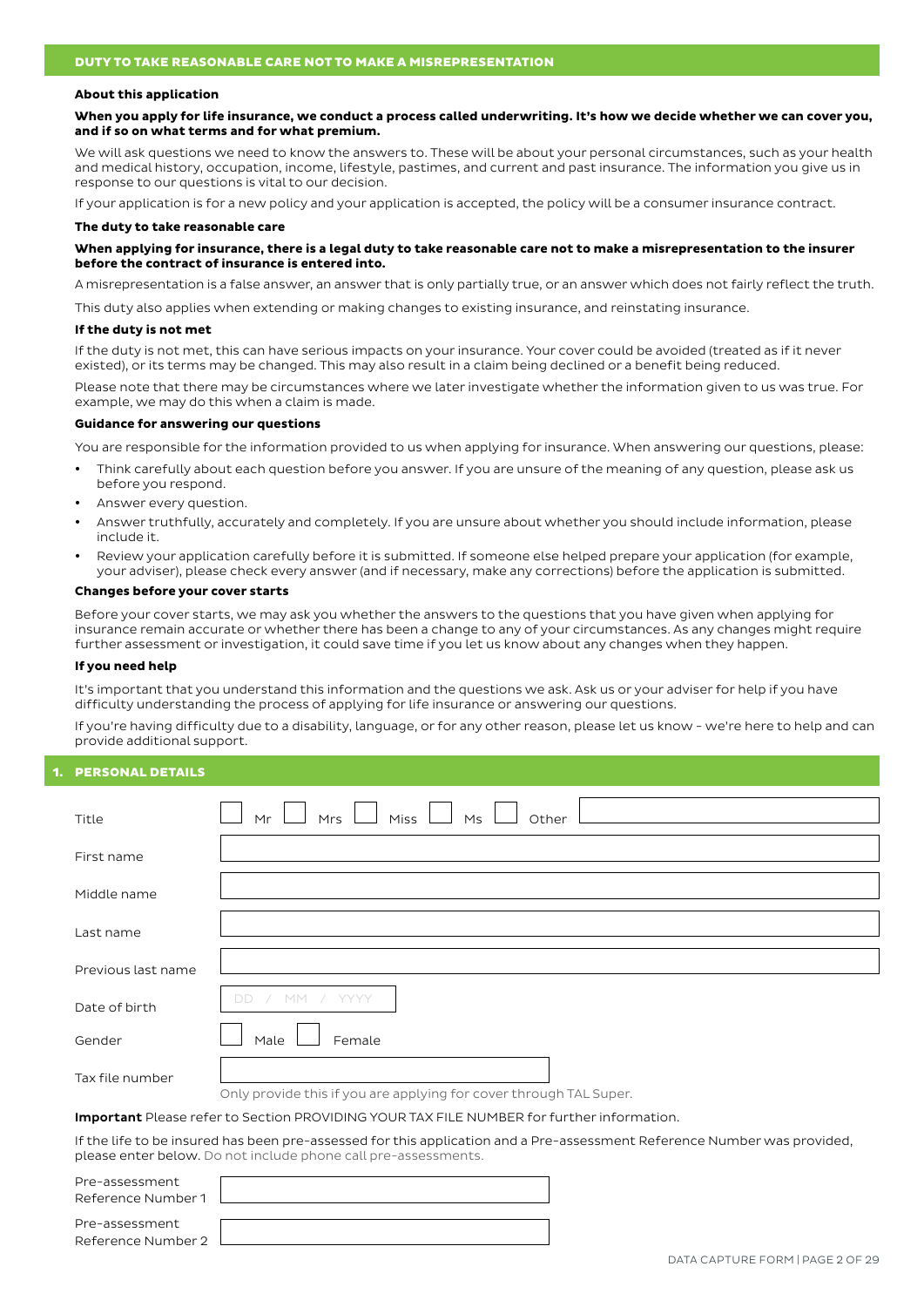# 1. **PERSONAL DETAILS** (continued)

## **Residential address**

Do not enter a PO Box in this field. If your mailing address is different to your residential address, please complete your residential address details and then provide your mailing address in Section 2.

| Street address                                                                                                                                                                                                                                                                                                                                            |                                     |  |       |                                                       |        |
|-----------------------------------------------------------------------------------------------------------------------------------------------------------------------------------------------------------------------------------------------------------------------------------------------------------------------------------------------------------|-------------------------------------|--|-------|-------------------------------------------------------|--------|
| Suburb                                                                                                                                                                                                                                                                                                                                                    |                                     |  | State | Postcode                                              |        |
| Country                                                                                                                                                                                                                                                                                                                                                   |                                     |  |       |                                                       |        |
| <b>CONTACT DETAILS</b>                                                                                                                                                                                                                                                                                                                                    |                                     |  |       |                                                       |        |
| Email                                                                                                                                                                                                                                                                                                                                                     |                                     |  |       |                                                       |        |
| Preferred email                                                                                                                                                                                                                                                                                                                                           |                                     |  |       |                                                       |        |
| We will use email for some of the information we need to send you about your policy, rather than sending paper<br>copies. However, if you'd prefer to receive information by post, please indicate by writing X in the box on the right.                                                                                                                  |                                     |  |       |                                                       |        |
| <b>Phone</b>                                                                                                                                                                                                                                                                                                                                              |                                     |  |       |                                                       |        |
| Preferred contact<br>number 1                                                                                                                                                                                                                                                                                                                             |                                     |  | Home  | <b>Business</b>                                       | Mobile |
| Preferred contact<br>number 2                                                                                                                                                                                                                                                                                                                             |                                     |  | Home  | <b>Business</b>                                       | Mobile |
|                                                                                                                                                                                                                                                                                                                                                           |                                     |  |       |                                                       |        |
| <b>Mailing address</b><br>If your mailing address is different to the residential address provided in Section 1, please provide details.                                                                                                                                                                                                                  |                                     |  |       |                                                       |        |
|                                                                                                                                                                                                                                                                                                                                                           |                                     |  |       |                                                       |        |
| Address                                                                                                                                                                                                                                                                                                                                                   |                                     |  |       |                                                       |        |
| Suburb                                                                                                                                                                                                                                                                                                                                                    |                                     |  | State | Postcode                                              |        |
| Country                                                                                                                                                                                                                                                                                                                                                   |                                     |  |       |                                                       |        |
| <b>EMPLOYMENT DETAILS</b>                                                                                                                                                                                                                                                                                                                                 |                                     |  |       |                                                       |        |
|                                                                                                                                                                                                                                                                                                                                                           |                                     |  |       |                                                       |        |
| To be completed for:                                                                                                                                                                                                                                                                                                                                      |                                     |  |       | Questions 1 to 3 must be completed when:              |        |
| <b>TPD (except Home Duties)</b><br><b>Income Protection benefits</b>                                                                                                                                                                                                                                                                                      |                                     |  |       | <b>Critical Illness cover exceeds \$1 million and</b> |        |
| Life cover that exceeds \$6 million.                                                                                                                                                                                                                                                                                                                      |                                     |  |       | Life cover is between \$2,500,001 and \$6 million.    |        |
| 1. Are you self-employed?                                                                                                                                                                                                                                                                                                                                 |                                     |  |       |                                                       |        |
| No $\rightarrow$ Go to Question 12.                                                                                                                                                                                                                                                                                                                       | Yes $\rightarrow$ Go to Question 2. |  |       |                                                       |        |
| You must select self-employed if you directly or indirectly own all or part of the business in which your work is performed<br>(i.e. you are a sole trader, shareholder, partner, beneficiary, trustee or unit holder of a trust). This includes where the business<br>operates under a company structure (ignoring shares in publicly listed companies). |                                     |  |       |                                                       |        |
|                                                                                                                                                                                                                                                                                                                                                           |                                     |  |       |                                                       |        |
| 2. What is your share of the business?                                                                                                                                                                                                                                                                                                                    |                                     |  |       | %                                                     |        |
| 3. How many other owners/shareholders are there in the business?                                                                                                                                                                                                                                                                                          |                                     |  |       |                                                       |        |
| Questions 4 to 11 are required for Income Protection applications only.<br>For other benefits go to Question 12.                                                                                                                                                                                                                                          |                                     |  |       |                                                       |        |
| 4. If there is only one other business owner, is this your spouse?                                                                                                                                                                                                                                                                                        |                                     |  |       |                                                       |        |
| Yes $\rightarrow$ Go to Question 5.                                                                                                                                                                                                                                                                                                                       | No $\rightarrow$ Go to Question 9.  |  |       |                                                       |        |
|                                                                                                                                                                                                                                                                                                                                                           |                                     |  |       |                                                       |        |
| 5. Does your spouse work in the business?                                                                                                                                                                                                                                                                                                                 |                                     |  |       |                                                       |        |
| Yes $\rightarrow$ Go to Question 6.                                                                                                                                                                                                                                                                                                                       | No $\rightarrow$ Go to Question 9.  |  |       |                                                       |        |
| 6. Does your spouse perform administration tasks only for the business?                                                                                                                                                                                                                                                                                   |                                     |  |       |                                                       |        |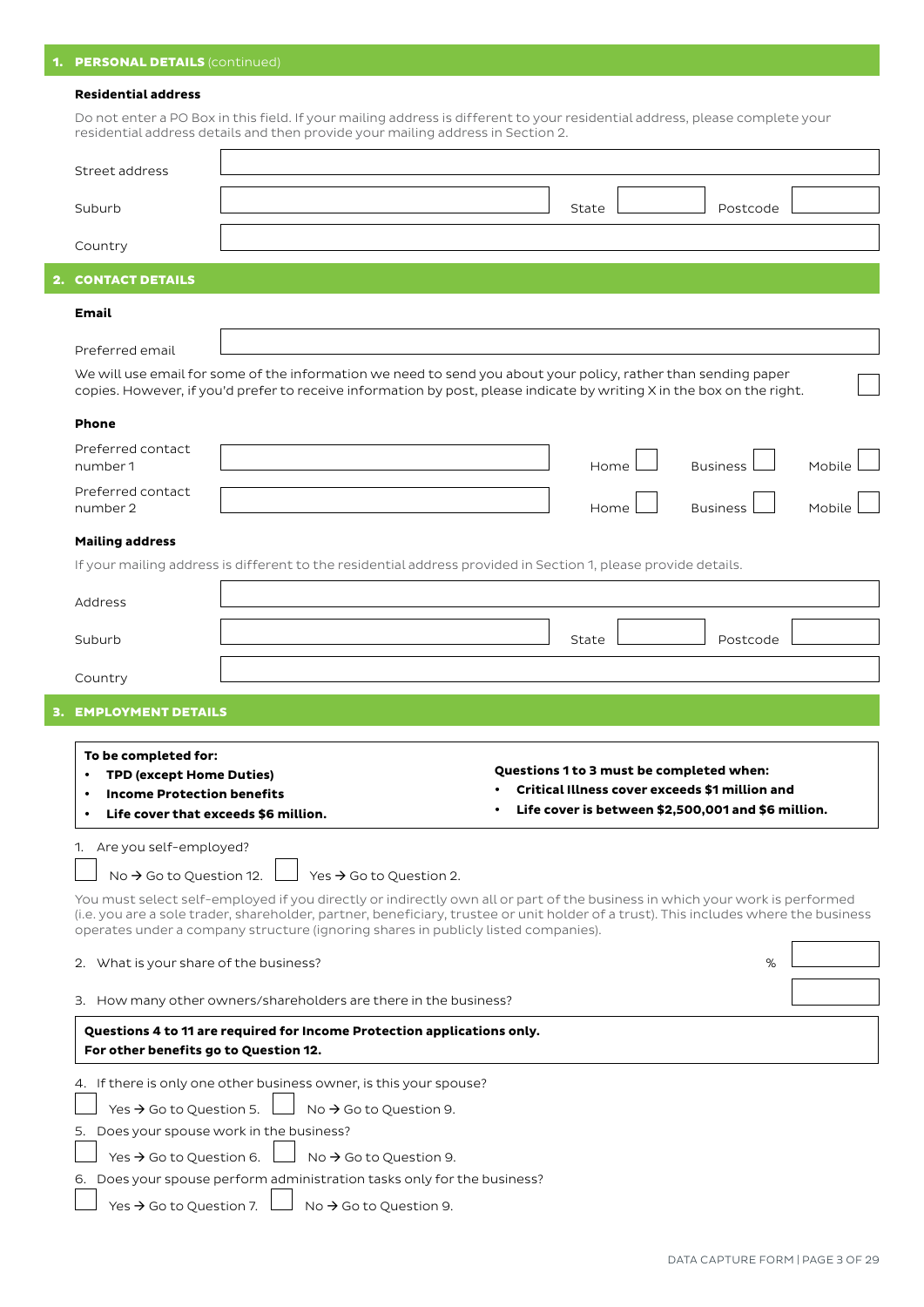| <b>3. EMPLOYMENT DETAILS (continued)</b>                                                                                                            |                                                                                                                                                                                                                                                                                                       |                                                                       |                    |  |
|-----------------------------------------------------------------------------------------------------------------------------------------------------|-------------------------------------------------------------------------------------------------------------------------------------------------------------------------------------------------------------------------------------------------------------------------------------------------------|-----------------------------------------------------------------------|--------------------|--|
|                                                                                                                                                     |                                                                                                                                                                                                                                                                                                       |                                                                       |                    |  |
|                                                                                                                                                     | 7. Is your spouse being paid a wage consistent with the hours and work they perform (that is, a market rate)?                                                                                                                                                                                         |                                                                       |                    |  |
| Yes $\rightarrow$ Go to Question 8.                                                                                                                 | No $\rightarrow$ Go to Question 9.                                                                                                                                                                                                                                                                    |                                                                       |                    |  |
| 8. Please tell us about your spouse's role in the business, their duties, wage, working hours and whether they are applying<br>for insurance cover. |                                                                                                                                                                                                                                                                                                       |                                                                       |                    |  |
|                                                                                                                                                     |                                                                                                                                                                                                                                                                                                       |                                                                       |                    |  |
|                                                                                                                                                     |                                                                                                                                                                                                                                                                                                       |                                                                       |                    |  |
|                                                                                                                                                     |                                                                                                                                                                                                                                                                                                       |                                                                       |                    |  |
|                                                                                                                                                     |                                                                                                                                                                                                                                                                                                       |                                                                       |                    |  |
|                                                                                                                                                     | 9. How many employees do you have? Please include any contractors or sub-contractors.                                                                                                                                                                                                                 |                                                                       |                    |  |
| 10. What percentage of your work is done from home?                                                                                                 |                                                                                                                                                                                                                                                                                                       |                                                                       | %                  |  |
|                                                                                                                                                     | 11. If more than 50% of work is done from home, what percentage of this time involves face to face                                                                                                                                                                                                    |                                                                       |                    |  |
|                                                                                                                                                     | meetings with clients (coming to your residence or you visiting theirs)?                                                                                                                                                                                                                              |                                                                       | %                  |  |
|                                                                                                                                                     | 12. How long have you been working in your current occupation?                                                                                                                                                                                                                                        | vears                                                                 | months             |  |
|                                                                                                                                                     |                                                                                                                                                                                                                                                                                                       |                                                                       |                    |  |
|                                                                                                                                                     |                                                                                                                                                                                                                                                                                                       | DD / MM / YYYY                                                        | DD / MM / YYYY     |  |
|                                                                                                                                                     |                                                                                                                                                                                                                                                                                                       |                                                                       |                    |  |
|                                                                                                                                                     |                                                                                                                                                                                                                                                                                                       | / MM / YYYY<br>DD.                                                    | DD / MM / YYYY     |  |
|                                                                                                                                                     |                                                                                                                                                                                                                                                                                                       | DD.<br>/ MM / YYYY                                                    | DD.<br>/ MM / YYYY |  |
|                                                                                                                                                     | this business, if you are contracting back to your previous employer, whether you have purchased an existing business<br>or franchise, how you source business, the terms and conditions of any contracts in place and any other information<br>that will assist us in underwriting this application. |                                                                       |                    |  |
| months                                                                                                                                              | 15. If not self-employed, how long have you been working for your current employer?                                                                                                                                                                                                                   |                                                                       |                    |  |
|                                                                                                                                                     | 16. Are you doing the same type of work, in the same industry as your previous occupation?                                                                                                                                                                                                            |                                                                       |                    |  |
| Yes $\rightarrow$ Go to Question 17.                                                                                                                |                                                                                                                                                                                                                                                                                                       | No → Please provide your employment history for the last three years. |                    |  |
|                                                                                                                                                     | PREVIOUS EMPLOYER                                                                                                                                                                                                                                                                                     | DATE FROM                                                             | DATE TO            |  |
|                                                                                                                                                     |                                                                                                                                                                                                                                                                                                       | DD / MM / YYYY                                                        | DD / MM / YYYY     |  |
|                                                                                                                                                     |                                                                                                                                                                                                                                                                                                       |                                                                       |                    |  |
|                                                                                                                                                     |                                                                                                                                                                                                                                                                                                       | DD / MM / YYYY                                                        | DD / MM / YYYY     |  |
| years<br>PREVIOUS OCCUPATION                                                                                                                        |                                                                                                                                                                                                                                                                                                       | DD / MM / YYYY                                                        | DD / MM / YYYY     |  |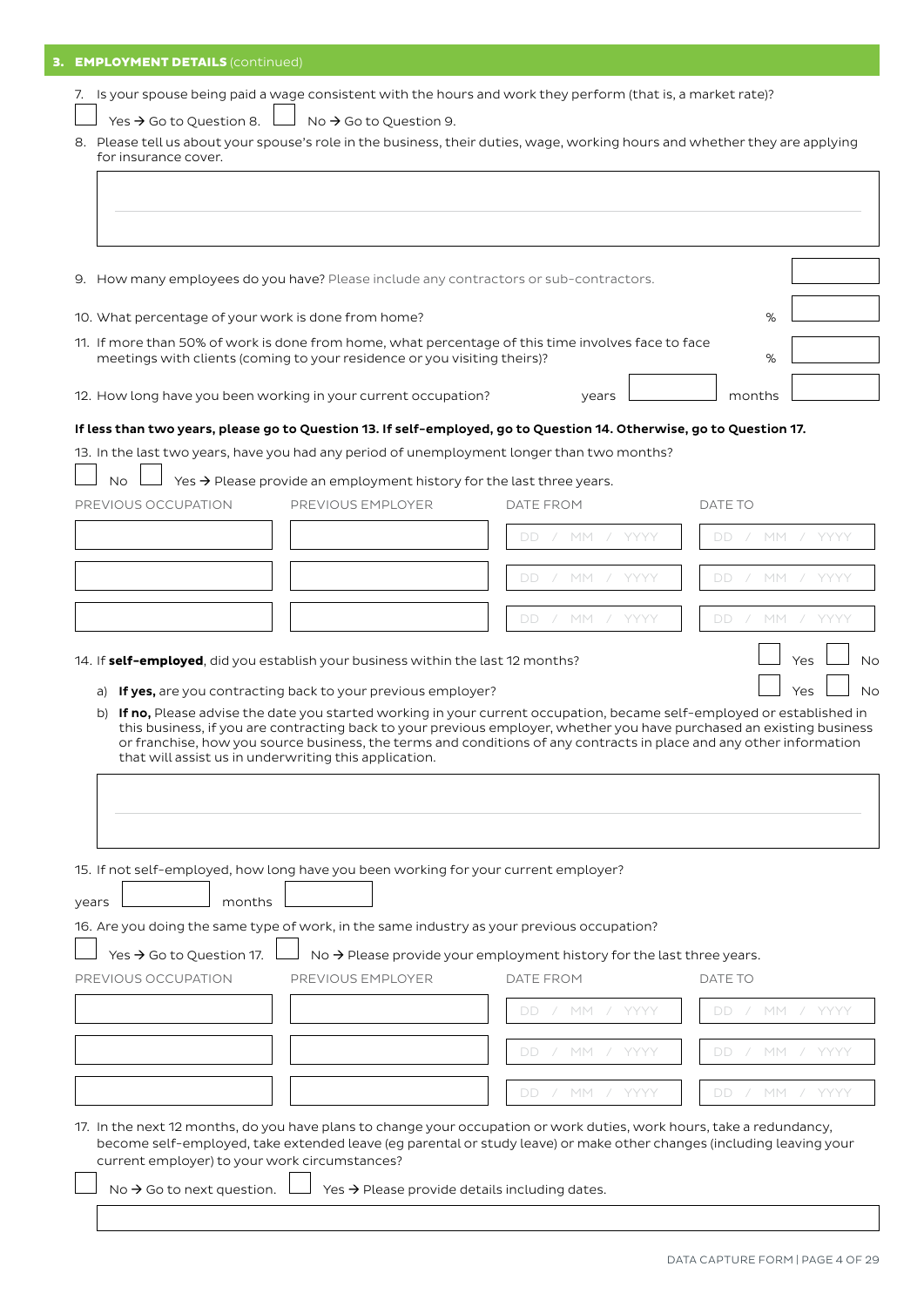# 4. INCOME DETAILS

## **You will need to complete the questions relevant to your application and employment status.**

| <b>Your application</b>                                                                                                                                                                                                                                                                                                                                                                              | <b>Employed</b>                | Self employed                      |
|------------------------------------------------------------------------------------------------------------------------------------------------------------------------------------------------------------------------------------------------------------------------------------------------------------------------------------------------------------------------------------------------------|--------------------------------|------------------------------------|
| Life, TPD or CI cover                                                                                                                                                                                                                                                                                                                                                                                | Questions 1, 2 and 3           | Questions 1, 2 and 3               |
| More than \$2.5m Life or \$2m TPD                                                                                                                                                                                                                                                                                                                                                                    | Questions 1, 2, 3, 4 and 5     | Questions 1, 3, 4, 5, 9, 10 and 11 |
| Income Protection with a monthly benefit<br>under \$20,000                                                                                                                                                                                                                                                                                                                                           | Questions 2, 3, 6, 7 and 8     | Questions 3, 9, 10 and 11          |
| Income Protection with a monthly benefit<br>of \$20,000 or more                                                                                                                                                                                                                                                                                                                                      | Questions 2, 3, 6, 7, 8 and 12 | Questions 3, 9, 10, 11 and 12      |
| 1. If applying for Life, TPD or Critical Illness insurance, what is the purpose of the cover being applied for?<br>Partnership/Share purchase<br>Key person                                                                                                                                                                                                                                          | Loan cover<br>Personal         | Combination                        |
| 2. What is your current annual income before tax?<br>'Current annual income' means your gross income including superannuation (less any business expenses if you are self-<br>employed) before tax is deducted, earned for the current tax year. It does not include investment income.                                                                                                              |                                | \$                                 |
| 3. In the last five years, have you been either declared bankrupt or put under any form of personal insolvency administration<br>or if you've been a business owner, has your business ever been insolvent or placed into any form of insolvency or external<br>administration (such as liquidation, receivership or administration)?<br>Yes $\rightarrow$ Please answer a), b) and c).<br><b>No</b> |                                |                                    |
| a) Has your bankruptcy been discharged or company liquidation, receivership or administration been finalised?<br>Yes<br>NΩ<br>If yes, how long ago did the discharge or finalisation occur?                                                                                                                                                                                                          | years                          | months                             |
| Have any of the above events occurred more than once?<br>b)                                                                                                                                                                                                                                                                                                                                          |                                | No<br>Yes                          |
| Please advise the circumstances, the date(s) when this commenced and the date(s) of discharge.<br>C)                                                                                                                                                                                                                                                                                                 |                                |                                    |
|                                                                                                                                                                                                                                                                                                                                                                                                      |                                |                                    |

## 4. Assets and liabilities

Please provide full and complete information about the assets and liabilities that you own or have control of directly or otherwise, including the value of any shares in private (Pty Ltd) or public (Limited) companies. Please attach a separate sheet if insufficient space below.

| <b>Assets</b>                           |       | <b>Liabilities</b>                  |       |
|-----------------------------------------|-------|-------------------------------------|-------|
| Description                             | Value | Description                         | Value |
| Personal residence and furniture etc \$ |       | Mortgage                            | \$    |
| Motor vehicles, boats etc               | \$    | Motor vehicles, boats etc - loan(s) | \$    |
| Investment properties                   | \$    | Investment properties - mortgage(s) | \$    |
| Investment shares                       | \$    | Investment shares - loan(s)         | \$    |
| <b>Business</b>                         | \$    | Business loan(s)                    | \$    |
| Other (please specify)                  |       | Other (please specify)              |       |
|                                         | \$    | 1.                                  | \$    |
| $\overline{2}$ .                        | \$    | $\mathbf{2}$                        | \$    |
| Total \$                                |       | Total \$                            |       |

5. Do you have any dependants?

No  $\Box$  Yes  $\rightarrow$  Please provide the age of each dependant and their relationship to you.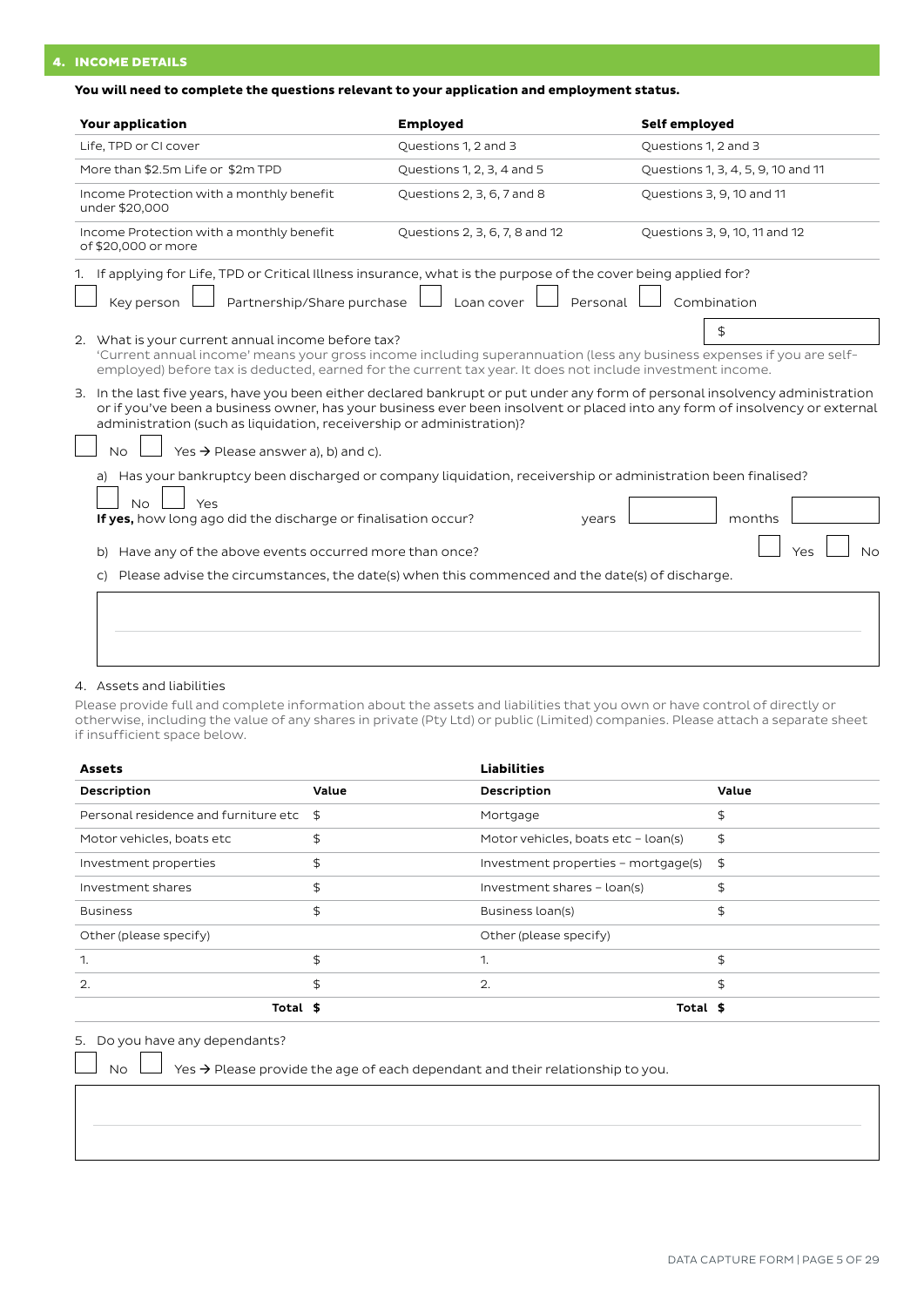## Questions for Employees (arms-length)

- 6. Employer superannuation contribution percentage? %
- 7. Income excluding employer superannuation contribution percentage? \$

8. Does your remuneration include a bonus or commission component?

No  $\Box$  Yes  $\rightarrow$  Complete the following.

- a) What percentage is this of your total remuneration package?
- b) Is this percentage likely to be paid at this level or higher in the next tax year?

If bonus is more than 30% of total remuneration package, please complete the table below:

CURRENT TAX YEAR LAST TAX YEAR

|                                          | CONNEIXE TAX LEAIN | LAJI IAA I LAIN | <b>FINL VI</b> |
|------------------------------------------|--------------------|-----------------|----------------|
| SALARY/WAGE<br><b>EXCLUDING SUPER</b>    |                    |                 |                |
| <b>BONUS</b>                             |                    |                 |                |
| OTHER BENEFITS<br><b>EXCLUDING SUPER</b> |                    |                 |                |
| <b>TOTAL</b>                             |                    |                 |                |

## **Questions for Self-Employed**

- 9. How many entities do you have an ownership interest in or are entitled to profit share from either directly or indirectly?
- 10. Please complete income details here if you are a business owner, sole trader, an employee of a company you have a shareholding in either directly or indirectly, a beneficiary or trustee or unit holder of a trust, or are in a partnership. If newly self-employed refer to the Adviser Guide for instructions to assist completing this section.

|                                                                                                                                         | Last tax year | <b>Previous tax year</b> |
|-----------------------------------------------------------------------------------------------------------------------------------------|---------------|--------------------------|
| A. Gross business income (turnover)                                                                                                     | \$            |                          |
| This is the total revenue figure for your business excluding any passive income<br>(eq interest, rent, dividends).                      |               |                          |
| <b>B. Business expenses</b>                                                                                                             | \$            |                          |
| This is the total expenses figure for your business, including all add back and<br>non-add back items.                                  |               |                          |
| C. Total net business income before tax (net profit)                                                                                    | \$            |                          |
| This figure is derived by deducting business expenses from gross business<br>income.                                                    |               |                          |
| D. Share of net business income?                                                                                                        | \$            |                          |
| This figure is derived by multiplying net business income by your share of the<br>business as stated in the Occupation Details section. |               |                          |

Please enter the following income items that were paid to you (as shown in your Profit and Loss account):

| Add back items         | Last tax year | <b>Previous tax year</b> |
|------------------------|---------------|--------------------------|
| E. Salary/Wages        |               |                          |
| F. Superannuation      |               |                          |
| G. Other benefits      |               |                          |
| Total income (D+E+F+G) |               |                          |

#### 11. If a figure is entered at Question 8G (Other benefits), please advise what has been included.

Do not add back drawings, dividends or any salary/wage paid from the business if you are a sole trader or in partnership.



|  |  | PREVIOUS TAX YEAR |
|--|--|-------------------|

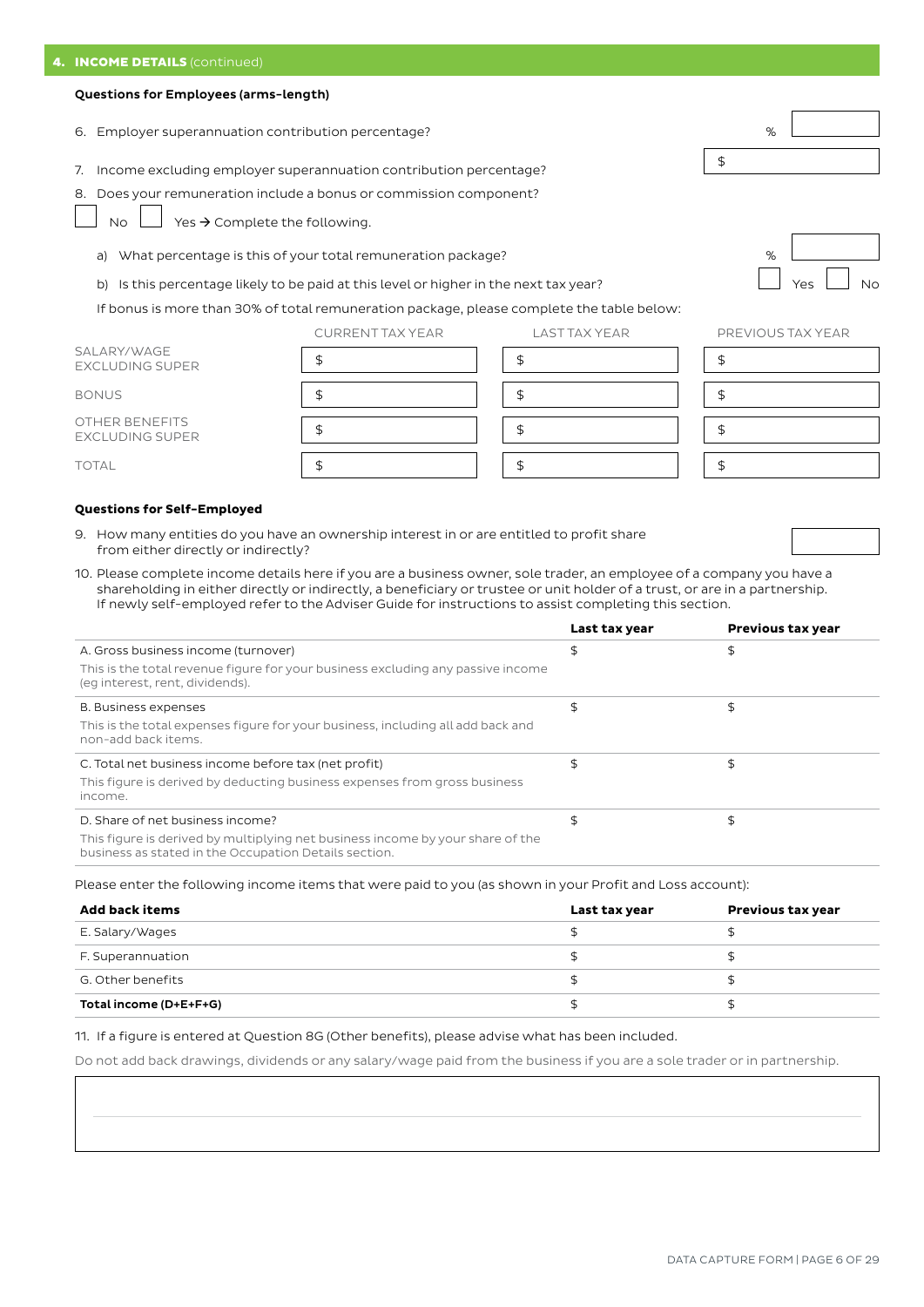# 4. **INCOME DETAILS** (continued)

## **To be completed for Income Protection only, If the monthly benefit exceeds \$20,000 in total.**

12. Do you have net assets (excluding the personal residence/family home and superannuation) exceeding \$5 million and/or net investment or unearned annual income exceeding \$250,000?

This includes assets and investments you have either an ownership interest in or control over (directly or indirectly) including those held in your spouse's name, in trusts or other entities owned by trusts or any other entity that you have control over.

| No $\Box$ Yes $\rightarrow$ Please provide details here. If you answer yes to this question, cover may be restricted. |  |
|-----------------------------------------------------------------------------------------------------------------------|--|
|                                                                                                                       |  |
|                                                                                                                       |  |
|                                                                                                                       |  |

## 5. OCCUPATION DETAILS

#### **To be completed for all cover.**

1. What is your occupation?

2. What industry do you work in?

3. Please select the statement that describes your occupation.

| <b>Occupation description</b>                                                                                                                                | Occupation<br>category |
|--------------------------------------------------------------------------------------------------------------------------------------------------------------|------------------------|
| Professional   Medical   Legal   Administration   White Collar                                                                                               |                        |
| · I am a university qualified professional, and                                                                                                              | <b>AAA</b>             |
| · I am registered and working with my qualification in a role that requires membership of a professional<br>or government body, and                          |                        |
| · I spend less than 10% of my time performing manual duties and less than 20% of my time in the field<br>or remote work site environment.                    |                        |
| OR.                                                                                                                                                          |                        |
| · I am working in an office-based management role that I have held for 2 years or more, and                                                                  |                        |
| · I earn \$120,000 or more per annum, and                                                                                                                    |                        |
| · I spend less than 10% of my time performing manual duties and less than 20% of my time in the field<br>or remote work site environment.                    |                        |
| I am a university qualified medical practitioner, registered and practising in my field of qualification.                                                    | $AA+$                  |
| · I am working in an office-based management or clerical role, and                                                                                           | AA                     |
| · I spend less than 10% of my time performing manual duties and less than 20% of my time in the field<br>or remote work site environment.                    |                        |
| <b>OR</b>                                                                                                                                                    |                        |
| · I am a qualified health professional providing medical advice and/or light physical therapy.<br><b>OR</b>                                                  |                        |
| · I am a classroom teacher, not teaching manual arts or physical education.                                                                                  |                        |
| Supervisory   Trades   Light Manual   Heavy Manual   Driving                                                                                                 |                        |
| I work in an occupation that requires me to undertake some light physical work, supervise manual work<br>or work in an environment that is not office-based. | А                      |
| . I spend more than 10% of my time performing or supervising manual work in an occupation for which<br>I hold trade certification.                           | <b>BBB</b>             |
| <b>OR</b>                                                                                                                                                    |                        |
| · I spend more than 10% of my time performing or supervising manual work in a skilled occupation that<br>is not office-based.                                |                        |
| I perform moderate to heavy manual work including using machinery, driving or lifting. I do not<br>undertake work at heights over 10 metres.                 | BB                     |
| I perform heavy manual work including using machinery, driving or lifting. I do not undertake work at<br>heights over 20 metres.                             | B                      |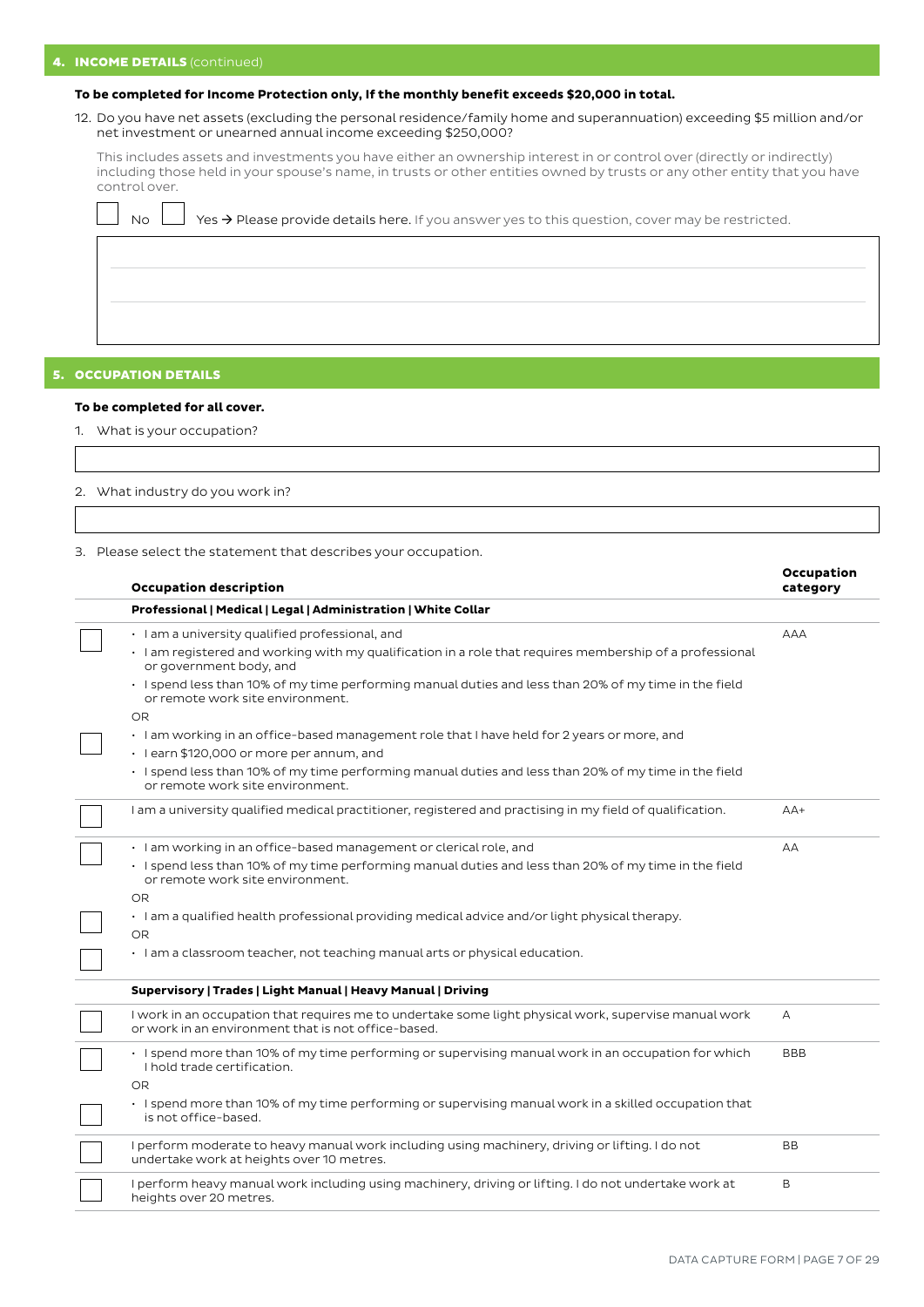|                | <b>Occupation description</b>                                                                                                                                                                                  | Occupation<br>category |
|----------------|----------------------------------------------------------------------------------------------------------------------------------------------------------------------------------------------------------------|------------------------|
|                | I perform heavy manual work including using machinery, driving or lifting.                                                                                                                                     | <b>SRA</b>             |
|                | <b>House Person   Unemployed</b>                                                                                                                                                                               |                        |
|                | My occupation is Home Duties.                                                                                                                                                                                  | Home Duties            |
|                | I am not working in paid employment - I am a retiree, a pensioner, a student or unemployed.                                                                                                                    | Not working            |
|                | Other                                                                                                                                                                                                          |                        |
|                |                                                                                                                                                                                                                |                        |
|                |                                                                                                                                                                                                                |                        |
|                | To be completed when applying for:                                                                                                                                                                             |                        |
|                | TPD (except for Home Duties)                                                                                                                                                                                   |                        |
|                | <b>Income Protection benefits</b><br>Life cover that exceeds \$6 million.                                                                                                                                      |                        |
|                |                                                                                                                                                                                                                |                        |
|                | 4. Please select the term that best describes your occupation status.                                                                                                                                          |                        |
|                | Permanent full-time<br>Permanent part-time<br>Casual<br>Contractor                                                                                                                                             |                        |
|                | Permanent full-time means you are employed on a permanent basis and work a minimum of 30 hours and five days                                                                                                   |                        |
|                | per week.<br>Permanent part-time means you are employed on a permanent basis and work less than 30 hours and/or five days                                                                                      |                        |
|                | per week.                                                                                                                                                                                                      |                        |
|                | Casual means you are not employed on a permanent basis and do not have an employment contract.<br>Contractor means you have a contractual agreement to provide services for a specific period of time or task. |                        |
|                | 5. How many hours do you work per week?<br>hours                                                                                                                                                               |                        |
|                |                                                                                                                                                                                                                |                        |
|                | 6. How many days do you work per week?<br>days                                                                                                                                                                 |                        |
| 7.             | How many weeks do you work per year?<br>weeks                                                                                                                                                                  |                        |
|                | 8. Do you have any professional or trade qualifications?                                                                                                                                                       |                        |
|                | Yes $\rightarrow$ Complete Questions 9 and 10.<br>No $\rightarrow$ Go to Question 10.                                                                                                                          |                        |
|                | 9. What type of qualification do you have? If more than one, please select the highest level achieved.                                                                                                         |                        |
|                | Certificate I - II<br>Certificate III - IV (Trade Certificate)                                                                                                                                                 |                        |
|                | Diploma, Advanced Diploma or Associate Degree<br>Bachelor Degree or Honours Degree                                                                                                                             |                        |
|                | Graduate Certificate or Graduate Diploma<br>Master's Degree                                                                                                                                                    |                        |
|                | Doctoral Degree or Higher Doctoral Degree                                                                                                                                                                      |                        |
|                | 10. Did you become registered or licensed within the last 3 years?                                                                                                                                             | Yes<br><b>No</b>       |
|                | 11. Are you applying for the New Professionals Offer? (See Flyer on the TAL Adviser Centre for details).                                                                                                       | Yes<br><b>No</b>       |
|                | 12. What is your current employer's or your business name and street address?                                                                                                                                  |                        |
| name           | Employer/Business                                                                                                                                                                                              |                        |
|                |                                                                                                                                                                                                                |                        |
| Street address |                                                                                                                                                                                                                |                        |
| Suburb         | Postcode<br>State                                                                                                                                                                                              |                        |
|                | <b>Business</b><br>Contact number<br>Contact type                                                                                                                                                              | Mobile                 |
|                |                                                                                                                                                                                                                |                        |
| Email          |                                                                                                                                                                                                                |                        |
|                | 13. Do you have any other occupation?                                                                                                                                                                          |                        |
|                | No → Go to Question 15 or 18 whichever is applicable.<br>Yes $\rightarrow$ Go to next question.                                                                                                                |                        |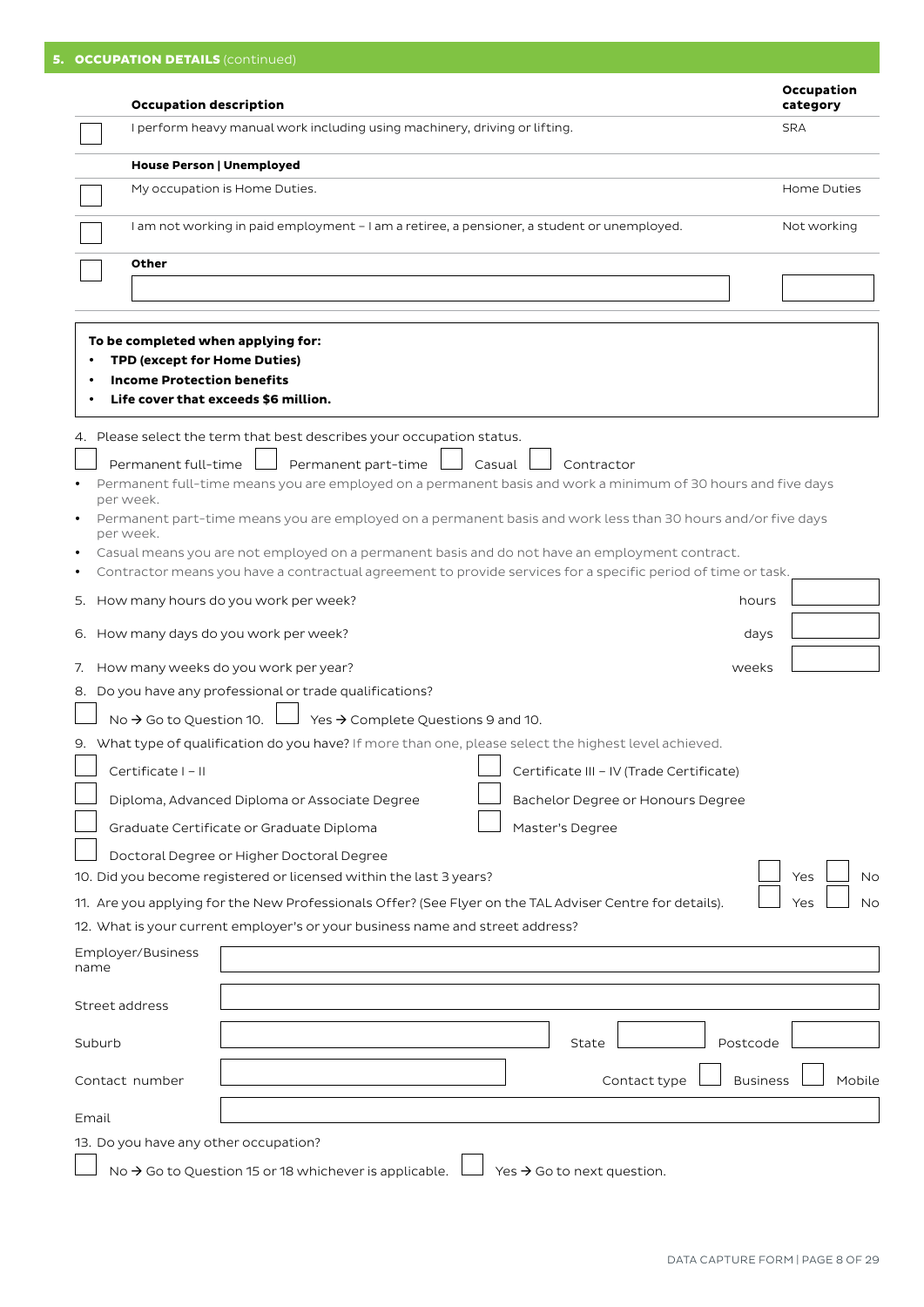| <b>OCCUPATION DETAILS (continued)</b><br>5.                                                                                                                                                                                                                                                                                           |                               |
|---------------------------------------------------------------------------------------------------------------------------------------------------------------------------------------------------------------------------------------------------------------------------------------------------------------------------------------|-------------------------------|
| 14. Do you work in the same occupation and industry as your main occupation?<br>No $\rightarrow$ Please provide details.<br>Yes<br>a) What is your other occupation?                                                                                                                                                                  |                               |
| b) Name of your employer.                                                                                                                                                                                                                                                                                                             |                               |
| How many hours per week do you work in this other occupation?<br>C)                                                                                                                                                                                                                                                                   | hours                         |
| d) How long have you been doing this other occupation?<br>years<br>e) What is your annual income from this other occupation?                                                                                                                                                                                                          | months<br>\$                  |
| <b>COVID-19 Self-Employed Questionnaire</b><br>To be completed if applying for Income Protection or Total & Permanent Disability<br>15. Has your business received a Government wage subsidy (e.g. JobKeeper)?<br>Yes $\rightarrow$ Please provide details including the number of eligible employees.<br><b>No</b>                   |                               |
|                                                                                                                                                                                                                                                                                                                                       |                               |
| 16. As a result of Government restrictions for COVID-19 have you had:<br>Your occupational duties changed?<br>a)                                                                                                                                                                                                                      | <b>No</b><br>Yes              |
| b) A change to the products or services offered by your business?<br>A decrease in your working hours?<br>C)                                                                                                                                                                                                                          | <b>No</b><br>Yes<br>Νo<br>Yes |
| d) A decrease in turnover or net income?                                                                                                                                                                                                                                                                                              | Νo<br>Yes                     |
| e) A change to the number of employees you have?<br>If Yes to any of the above, provide more information including; What the circumstances were prior to COVID?<br>What changed? Did you cease work completely? What is your current trading capacity (in percentage)?<br>Are circumstances likely to change again, when and to what? | $\Box$ No $\Box$<br>Yes       |
|                                                                                                                                                                                                                                                                                                                                       |                               |
| 17. Have you received any COVID-19 related financial assistance payments?                                                                                                                                                                                                                                                             |                               |
| a) Cash flow boost                                                                                                                                                                                                                                                                                                                    | Yes<br><b>No</b>              |
| b) Rental reduction or waiver                                                                                                                                                                                                                                                                                                         | <b>No</b><br>Yes              |
| c) Other<br>Please provide details including the type of subsidy, amount received and the date of the last payment for each subsidy                                                                                                                                                                                                   | <b>No</b><br>Yes              |
|                                                                                                                                                                                                                                                                                                                                       |                               |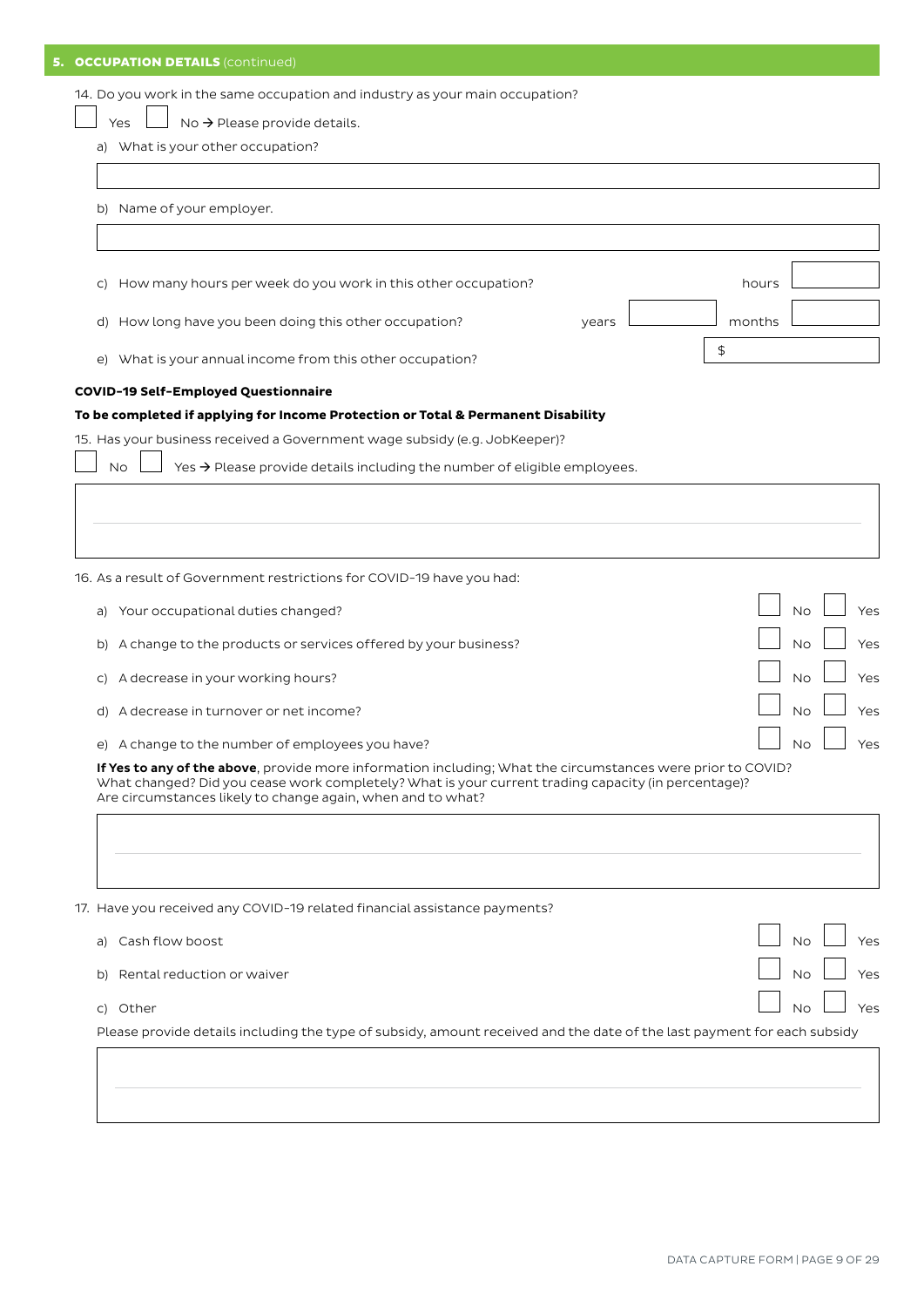#### **COVID-19 Employee Questionnaire**

## **To be completed if applying for Income Protection or Total & Permanent Disability**

- 18. Have you received or are you receiving a Government wage subsidy via your employer? (You don't need to tell us about Job Keeper 1)  $\Box$  No  $\Box$  Yes 19. As a result of Government restrictions for COVID-19 have you had: a) A change in your occupational duties? No Yes All 2013 The Second Latin Second Latin Second Latin Second Second Second Second Second Second Second Second Second Second Second Second Second Second Second Second Second Sec b) A decrease in your working hours? No Yes and Yes and Yes are not working hours?
	- c) A decrease in your income (salary or wages)? No Yes No Yes No Yes No Yes No Yes No Yes No Yes No Yes No Yes

If Yes to any of the above, provide further information including; What the circumstances were prior to COVID? What changed? Did you cease work completely? Are circumstances likely to change again, when and to what? When did wage subsidy cease?

## 6. OTHER INSURANCE DETAILS

## **To be completed for Life, TPD and Critical Illness insurance applications.**

1. Apart from this application, do you have or are you applying for any other Life, TPD or Critical Illness insurance (including cover held under superannuation)?

No  $\rightarrow$  Go to Question 3.  $\Box$  Yes  $\rightarrow$  Complete Question 2.

2. Is this other insurance being completely replaced by this application?

Yes  $\Box$  No  $\rightarrow$  What will be the total amount of cover in force on your life (including this application)?

Note Please include any TPD benefits under Critical Illness type contracts. Financial evidence may be required if total combined cover exceeds our financial underwriting limits.

| Life | \$                                                                                                                                                        | TPD |                                                                                                                       | Critical Illness | \$  |           |
|------|-----------------------------------------------------------------------------------------------------------------------------------------------------------|-----|-----------------------------------------------------------------------------------------------------------------------|------------------|-----|-----------|
|      | To be completed for Income Protection applications.                                                                                                       |     |                                                                                                                       |                  |     |           |
|      | 3. Apart from this application, do you have or are you applying for any other Income Protection insurance (including cover<br>held under superannuation)? |     |                                                                                                                       |                  |     |           |
|      | No $\rightarrow$ Go to Section 7.                                                                                                                         |     | Yes $\rightarrow$ Complete Question 4.                                                                                |                  |     |           |
|      | 4. Is this cover held with TAL or an associated company?                                                                                                  |     |                                                                                                                       |                  |     |           |
|      | If yes, complete Question 5. If no, complete Question 6.                                                                                                  |     |                                                                                                                       |                  |     |           |
|      | 5. Please tell us what action should be taken with the existing cover.                                                                                    |     |                                                                                                                       |                  |     |           |
|      |                                                                                                                                                           |     |                                                                                                                       |                  |     |           |
| 6.   | Is this other insurance being completely replaced by this application?                                                                                    |     |                                                                                                                       |                  | Yes | <b>No</b> |
|      | If no, Complete Question 7                                                                                                                                |     |                                                                                                                       |                  |     |           |
| 7.   | Would you like an offset to apply to this policy because you are retaining your other insurance?                                                          |     |                                                                                                                       |                  |     |           |
|      | Yes<br>Benefit Period, plus name of company cover is held with.                                                                                           |     | No $\rightarrow$ Please provide details of existing IP insurance including Monthly Benefit amount, Waiting Period and |                  |     |           |
|      |                                                                                                                                                           |     |                                                                                                                       |                  |     |           |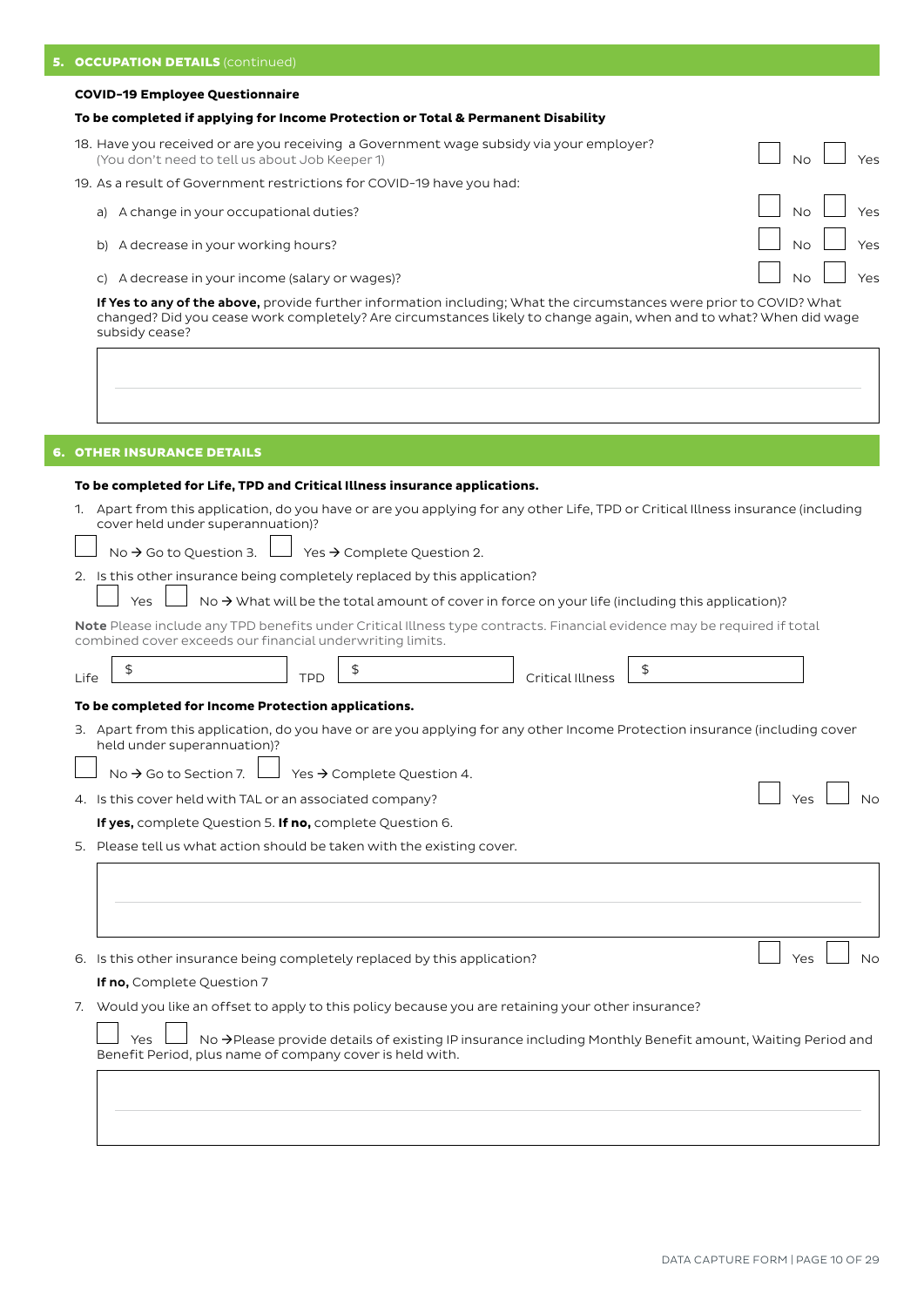| 7. HEALTH AND LIFESTYLE DETAILS                                                                                                                        |  |
|--------------------------------------------------------------------------------------------------------------------------------------------------------|--|
| 1. Height and weight                                                                                                                                   |  |
| feet<br>inches<br>Height<br>cm<br>or                                                                                                                   |  |
| Weight<br>kg<br>pounds<br>stone<br>or                                                                                                                  |  |
| 2. Have you lost weight in the last 12 months?                                                                                                         |  |
| No $\rightarrow$ Go to next question.<br>Yes $\rightarrow$ Complete the following:                                                                     |  |
| How many kilograms have you lost?<br>kg<br>a)                                                                                                          |  |
| b) Have you undergone surgery to reduce your weight?                                                                                                   |  |
| No $\rightarrow$ Go to next question.<br>Yes → Complete the following:<br><b>Weight Loss Questionnaire</b>                                             |  |
| How many years ago did you have this surgery?<br>i)<br>years                                                                                           |  |
|                                                                                                                                                        |  |
| What was your weight before the surgery?<br>kg<br>ii)                                                                                                  |  |
| iii) What was your weight once stabilised after the surgery?<br>kg<br>iv) Did you have any complications from the surgery or require repeat surgeries? |  |
| <b>No</b>                                                                                                                                              |  |
| Yes → Please provide details.                                                                                                                          |  |
|                                                                                                                                                        |  |
|                                                                                                                                                        |  |
| v) Does your GP have the details of this surgery?                                                                                                      |  |
| No $\rightarrow$ Please provide details of the Doctor who has records.<br>Yes                                                                          |  |
|                                                                                                                                                        |  |
|                                                                                                                                                        |  |
| 3. When was the last time you used any tobacco, e-cigarettes or products containing nicotine (including patches)?                                      |  |
| Currently or in the last 12 months                                                                                                                     |  |
| a) Which of the following nicotine products do/did you use?                                                                                            |  |
| quantity per<br>or week<br>or month<br>Cigarettes<br>day                                                                                               |  |
| Cigars/pipe tobacco                                                                                                                                    |  |
| E-cigarettes or<br>vaping                                                                                                                              |  |
| Nicotine replacement e.g. patches or gum                                                                                                               |  |
| Other - please provide details:                                                                                                                        |  |
|                                                                                                                                                        |  |
| More than 12 months ago                                                                                                                                |  |
| a) For how many years were you a smoker?<br>years                                                                                                      |  |
| b) When you smoked, how much did you smoke?                                                                                                            |  |
| OR per week<br>OR per month<br>per day                                                                                                                 |  |
| How many years ago did you stop smoking?<br>years                                                                                                      |  |
| c) Did you stop smoking due to a health or medical issue?                                                                                              |  |
| No $\rightarrow$ Go to next question.<br>Yes $\rightarrow$ What is/was the nature of the health or medical issue?                                      |  |
|                                                                                                                                                        |  |

Never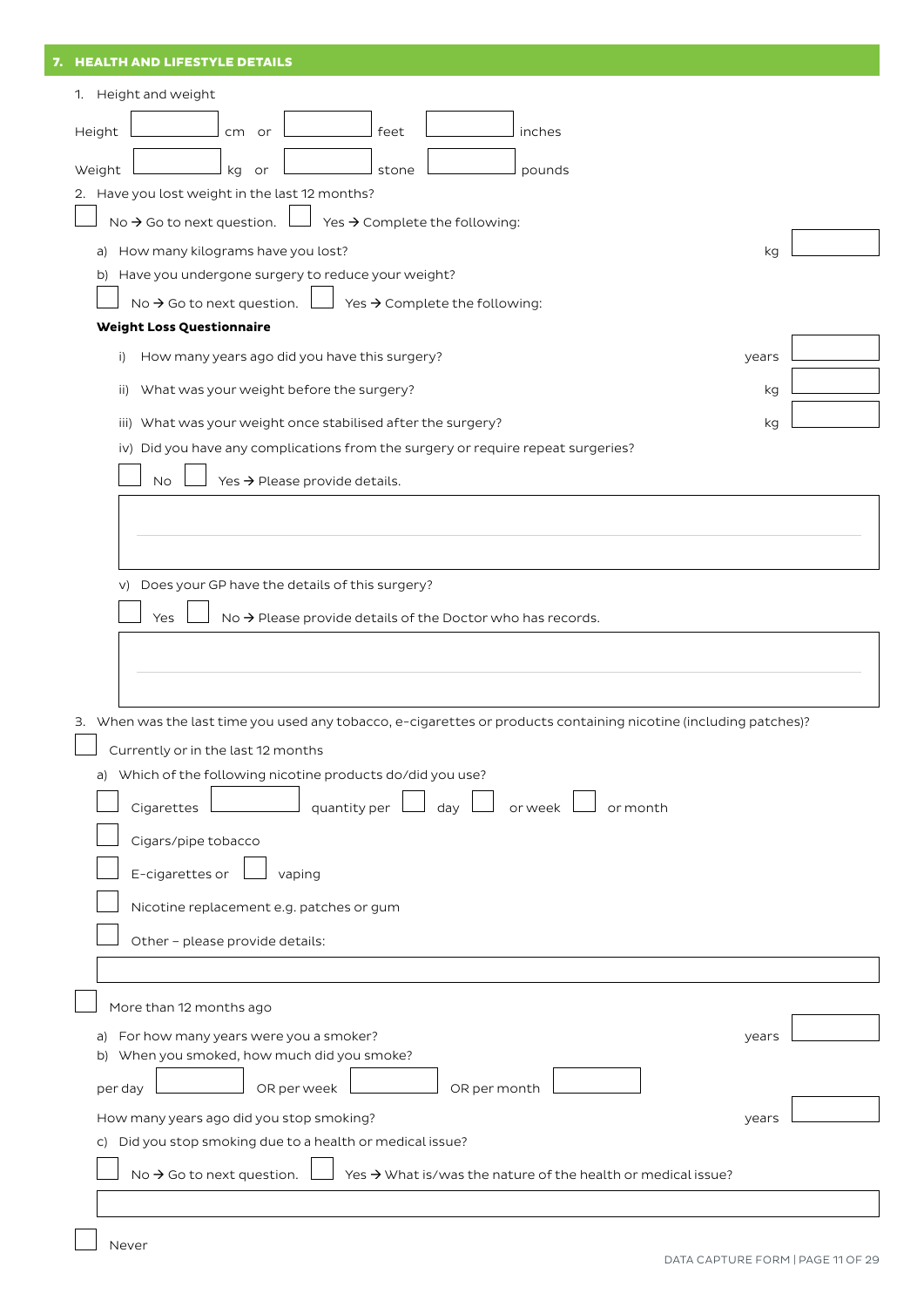| 7. HEALTH AND LIFESTYLE DETAILS (continued)                                                                                                                                                                                                                                                                                                                                                                                                                                                                                                                                                                |    |  |  |  |  |  |  |  |
|------------------------------------------------------------------------------------------------------------------------------------------------------------------------------------------------------------------------------------------------------------------------------------------------------------------------------------------------------------------------------------------------------------------------------------------------------------------------------------------------------------------------------------------------------------------------------------------------------------|----|--|--|--|--|--|--|--|
| 4. Have you ever smoked, injected or otherwise taken any recreational or illegal drugs?                                                                                                                                                                                                                                                                                                                                                                                                                                                                                                                    |    |  |  |  |  |  |  |  |
| No $\rightarrow$ Go to next question.<br>Yes $\rightarrow$ Please download and complete the Drugs Use questionnaire on the TAL Adviser<br>Centre and submit with the application.                                                                                                                                                                                                                                                                                                                                                                                                                          |    |  |  |  |  |  |  |  |
| 5. Do you drink alcohol?                                                                                                                                                                                                                                                                                                                                                                                                                                                                                                                                                                                   |    |  |  |  |  |  |  |  |
| Yes → Complete the following.<br>No $\rightarrow$ Go to Question 7.                                                                                                                                                                                                                                                                                                                                                                                                                                                                                                                                        |    |  |  |  |  |  |  |  |
| a) On average, how many standard drinks of alcohol do you typically consume per day?<br>(A standard drink is approximately 285ml full strength beer, 100k=ml wine, 30ml spirits)<br>If you don't drink daily, take the total number of drinks you have had in the past 30 days and divide by 30.<br>If this is less than 1 enter 0.                                                                                                                                                                                                                                                                        |    |  |  |  |  |  |  |  |
| b) How often would you drink more than five standard drinks a day?                                                                                                                                                                                                                                                                                                                                                                                                                                                                                                                                         |    |  |  |  |  |  |  |  |
| Never $\rightarrow$ Go to Question 7<br>Once or twice a week $\rightarrow$ Go to Question 6                                                                                                                                                                                                                                                                                                                                                                                                                                                                                                                |    |  |  |  |  |  |  |  |
| Three days a week or more $\rightarrow$ Go to Question 6<br>Once or twice a fortnight → Go to Question 6                                                                                                                                                                                                                                                                                                                                                                                                                                                                                                   |    |  |  |  |  |  |  |  |
| No more than once a month $\rightarrow$ Go to Question 7                                                                                                                                                                                                                                                                                                                                                                                                                                                                                                                                                   |    |  |  |  |  |  |  |  |
| Infrequently (e.g. 2 or 3 times a year) $\rightarrow$ Go to Question 7                                                                                                                                                                                                                                                                                                                                                                                                                                                                                                                                     |    |  |  |  |  |  |  |  |
| 6. When you do consume more than five standard drinks in a day how many do you have?                                                                                                                                                                                                                                                                                                                                                                                                                                                                                                                       |    |  |  |  |  |  |  |  |
| 7. Have you ever consulted a health professional, rehabilitation provider or support group about a<br>dependency or addiction or received medical advice, counselling or treatment for any dependency<br>or addiction? This includes but is not limited to alcohol, drugs, gaming or gambling.                                                                                                                                                                                                                                                                                                             | No |  |  |  |  |  |  |  |
| <b>8. RESIDENCY</b>                                                                                                                                                                                                                                                                                                                                                                                                                                                                                                                                                                                        |    |  |  |  |  |  |  |  |
| 1. Are you an Australian citizen or permanent resident or a New Zealand citizen residing in Australia?<br>Yes $\rightarrow$ Go to Section 9.<br>No $\rightarrow$ Complete Questions 2 to 6.<br>2. How long have you lived in Australia?<br>months<br>years<br>3. What are your plans for obtaining permanent residency and when is this likely to be granted?<br>4. Visa<br>a) What type of visa do you have?<br>/ MM / YYYY<br>DD.<br>b) When does it expire?<br>In what country were you born?<br>5.<br>6. What is your nationality or what other countries do you have residency/citizenship rights in? |    |  |  |  |  |  |  |  |
| <b>9. TRAVEL PLANS</b>                                                                                                                                                                                                                                                                                                                                                                                                                                                                                                                                                                                     |    |  |  |  |  |  |  |  |
| 1. In the next 12 months do you have definite plans to travel or live overseas or are you required to travel overseas on a<br>regular basis for business?                                                                                                                                                                                                                                                                                                                                                                                                                                                  |    |  |  |  |  |  |  |  |
| Yes → Complete Questions 2 to 5.<br>No $\rightarrow$ Go to Section 10.                                                                                                                                                                                                                                                                                                                                                                                                                                                                                                                                     |    |  |  |  |  |  |  |  |
| Please select the term that best describes your travel plans.                                                                                                                                                                                                                                                                                                                                                                                                                                                                                                                                              |    |  |  |  |  |  |  |  |
| Living or moving overseas (even temporarily)<br>Personal and/or business travel<br>Please advise the destinations (city and country) you will be travelling to or visit most frequently<br>З.<br>(if regular businesses travel).                                                                                                                                                                                                                                                                                                                                                                           |    |  |  |  |  |  |  |  |
|                                                                                                                                                                                                                                                                                                                                                                                                                                                                                                                                                                                                            |    |  |  |  |  |  |  |  |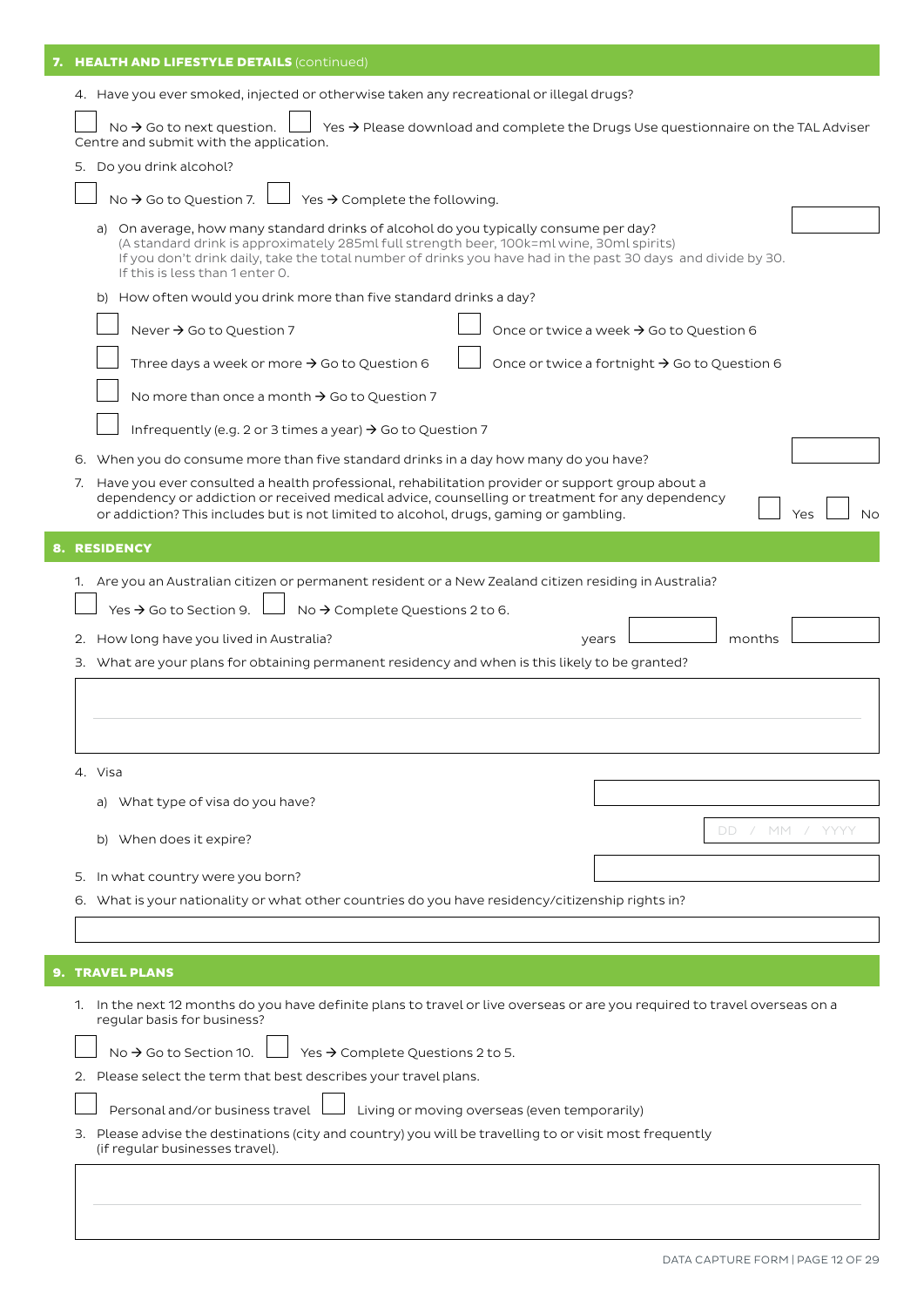|  |  |  | 9. TRAVEL PLANS (continued) |  |
|--|--|--|-----------------------------|--|
|  |  |  |                             |  |

|  |  | 4. Please advise departure date, the frequency of travel, the duration of visit and the purpose of each trip. |
|--|--|---------------------------------------------------------------------------------------------------------------|
|  |  |                                                                                                               |

| 5. If you live, or are planning to live overseas, please provide full details of where, the length of time and purpose of |
|---------------------------------------------------------------------------------------------------------------------------|
| being there.                                                                                                              |

## 10. PURSUITS AND ACTIVITIES

Do you currently participate in, or do you have any intention of participating in, any sports or hazardous activities including aviation (except as a fare paying passenger on a commercial airline), football, scuba diving, motor racing, rock climbing? A hazardous activity refers to a recreational or occupational activity that has an increased risk of injury when performed.

No  $\Box$  Yes  $\rightarrow$  Complete the relevant questionnaire(s) in Sections 11 to 14.

## 11. AVIATION QUESTIONNAIRE

**If you work for a major commercial (non-charter or private company) airline, please do not complete this questionnaire. Refer to the TAL Occupation List for eligibility guidelines.**

| 1. | Do you hold a current pilot's licence?                                                                                                                                        |       | Yes            | <b>No</b> |
|----|-------------------------------------------------------------------------------------------------------------------------------------------------------------------------------|-------|----------------|-----------|
|    | 2. Do you intend to change the scope of your present licence?                                                                                                                 |       | Yes            | <b>No</b> |
|    | 3. Do your occupation duties include flying?                                                                                                                                  |       | Yes            | <b>No</b> |
|    | 4. If you fly as part of your occupation, do you fly charter flights or<br>Yes<br><b>No</b><br>private company aircraft or participate in aerial photography and surveys?     |       | Not applicable |           |
|    | 5. Are you a flying instructor?                                                                                                                                               |       | Yes            | No        |
| 6. | Does your flying incorporate any special risks such as agricultural flying, flying to oil rigs,<br>record attempts, display flights, aerobatics, or flying outside Australia? |       | Yes            | <b>No</b> |
| 7. | Do you fly microlights, ultralights or powered hang-gliders?                                                                                                                  |       | Yes            | No        |
|    | 8. Have you ever had an accident or been charged with a violation of<br>Department of Transport regulations?                                                                  |       | Yes            | <b>No</b> |
| 9. | Do you land at unauthorised aerodromes, airports or landing areas?                                                                                                            |       | Yes            | <b>No</b> |
|    | 10. How many hours do you fly per annum?                                                                                                                                      | hours |                |           |

11. If you have answered yes to any of the questions above, please describe the scope of your aviation activities including the type and purpose of flying, and aircraft and specific information in relation to the question.

|    | <b>12. SCUBA QUESTIONNAIRE</b>                                                              |                       |
|----|---------------------------------------------------------------------------------------------|-----------------------|
|    | Are you a current certified diver?                                                          | Yes                   |
|    | Do you work as a diving instructor?                                                         | Yes                   |
| З. | 31 - 40 metres<br>Up to 30 metres<br>What are the maximum depths of your dives?             | More than 40 metres   |
|    | Do you participate in mixed gas or decompression diving and/or use explosives while diving? | Yes<br><b>No</b>      |
| 5. | Do you dive in wrecks, pits, caves or potholes or participate in night or abalone diving?   | Yes<br><b>No</b>      |
| 6. | Do you intend to change the scope of your diving activities?                                | N <sub>O</sub><br>Yes |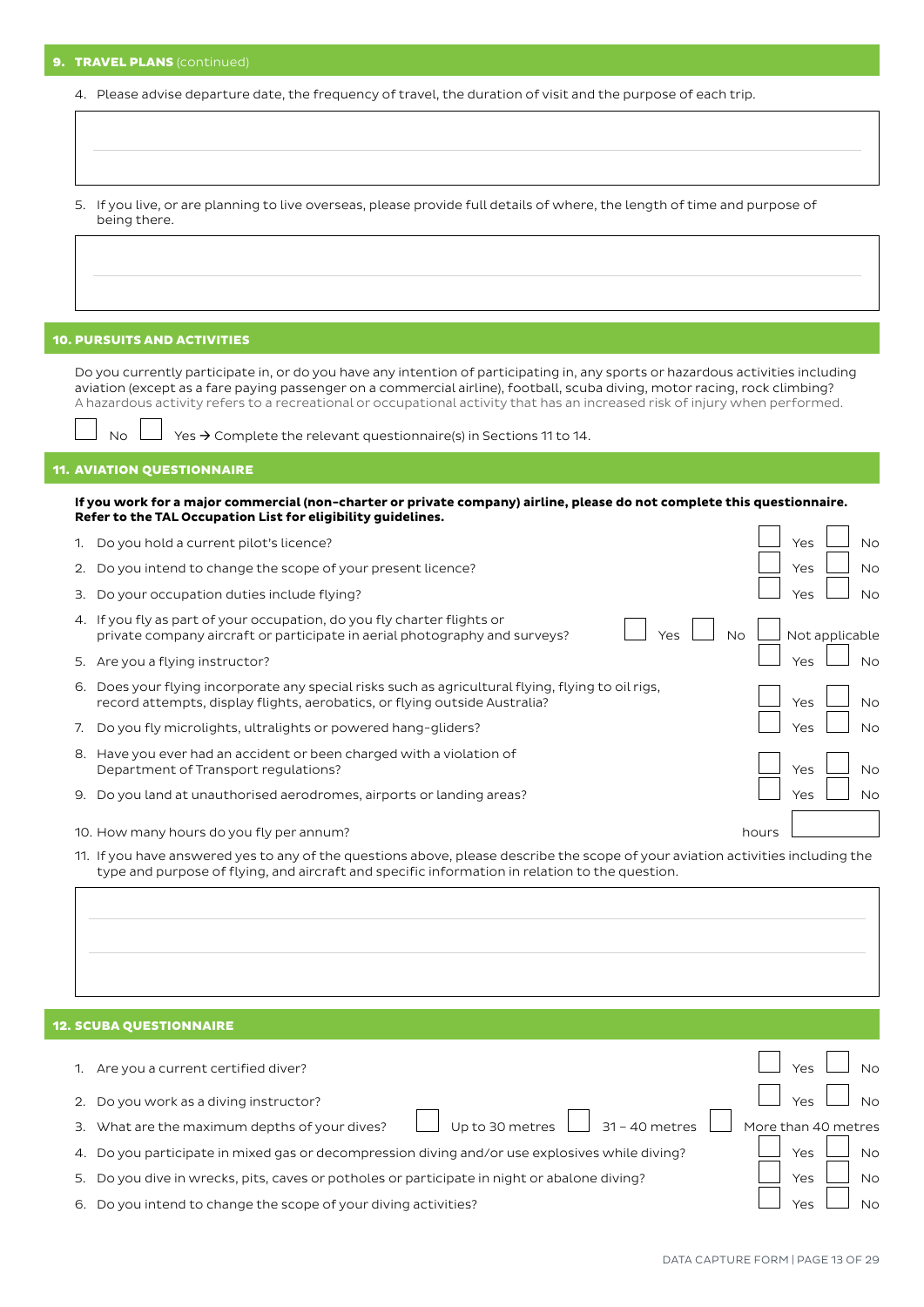# **12. SCUBA QUESTIONNAIRE** (continued)

7. If you answered yes to any of the questions above, please provide any further information you think may assist in underwriting your application.

# 13. MOTORSPORTS QUESTIONNAIRE (car, bike, boat)

1. Please specify the type of motorsport activities, and type of vehicle and licence held.

| a)           | Engine size                                                    |                          |                                      |
|--------------|----------------------------------------------------------------|--------------------------|--------------------------------------|
| b)           | Times per annum                                                |                          |                                      |
| $\mathsf{C}$ | Maximum speed                                                  |                          |                                      |
|              | d) Years participated in sport                                 |                          |                                      |
|              | e) Type                                                        | Social (non-competition) | Racing (competition)<br>Professional |
|              | 2. Please specify the type of events and categories of racing. |                          |                                      |
|              |                                                                |                          |                                      |
|              |                                                                |                          |                                      |
|              |                                                                |                          |                                      |
|              |                                                                |                          |                                      |
|              |                                                                |                          |                                      |

3. Do you take part in international events?

No  $\Box$  Yes  $\rightarrow$  Please provide any further information you think may assist in underwriting your application.

14. OTHER ACTIVITIES (for example, but not limited to, football, rock climbing, abseiling, caving, bungee jumping)

1. Please specify the type of activities and events participated in.

## 2. If relevant please specify:

a) Times participated in per year

- b) Location (eg indoor, outdoor, overseas)
- c) Contact or non-contact (eg please specify for martial arts or touch football)

# d) Type of competition

Social/Amateur  $\Box$  Competition (match payments)  $\Box$  Competition (semi/professional)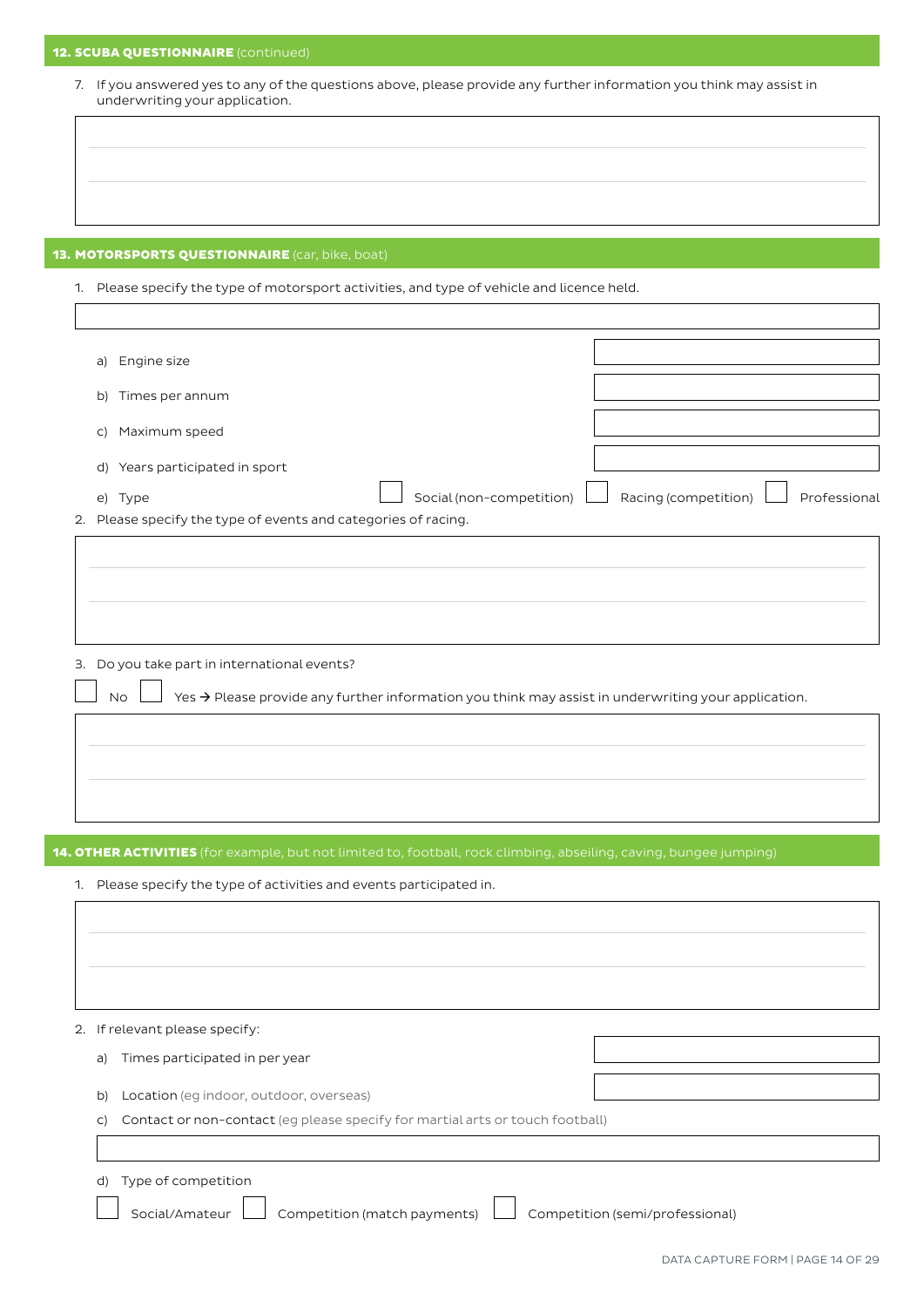| <b>14. OTHER ACTIVITIES</b> (for example, but not limited to, football, rock climbing, abseiling, caving, bungee jumping) (continued)                                                                              |                                  |                                                               |  |                                         |                 |  |  |  |
|--------------------------------------------------------------------------------------------------------------------------------------------------------------------------------------------------------------------|----------------------------------|---------------------------------------------------------------|--|-----------------------------------------|-----------------|--|--|--|
| 3. Please specify:                                                                                                                                                                                                 |                                  |                                                               |  |                                         |                 |  |  |  |
| Equipment used<br>a)                                                                                                                                                                                               |                                  |                                                               |  |                                         |                 |  |  |  |
|                                                                                                                                                                                                                    |                                  |                                                               |  |                                         |                 |  |  |  |
| Heights or depths involved<br>b)                                                                                                                                                                                   |                                  |                                                               |  |                                         |                 |  |  |  |
|                                                                                                                                                                                                                    |                                  |                                                               |  |                                         |                 |  |  |  |
| 4. Please provide any other information you think may assist in underwriting your application.                                                                                                                     |                                  |                                                               |  |                                         |                 |  |  |  |
|                                                                                                                                                                                                                    |                                  |                                                               |  |                                         |                 |  |  |  |
|                                                                                                                                                                                                                    |                                  |                                                               |  |                                         |                 |  |  |  |
|                                                                                                                                                                                                                    |                                  |                                                               |  |                                         |                 |  |  |  |
|                                                                                                                                                                                                                    |                                  |                                                               |  |                                         |                 |  |  |  |
| <b>15. FAMILY HISTORY</b>                                                                                                                                                                                          |                                  |                                                               |  |                                         |                 |  |  |  |
| 1. Has any of your immediate family (mother, father, brother or sister), living or deceased, been diagnosed with any of the<br>following conditions before the age of 65? If family history is unknown, answer no. |                                  |                                                               |  |                                         |                 |  |  |  |
| No $\rightarrow$ Go to question 3.                                                                                                                                                                                 |                                  | Yes $\rightarrow$ Please indicate against the following list. |  |                                         |                 |  |  |  |
| Note Information is only required for first degree blood related family members, living or deceased.                                                                                                               |                                  |                                                               |  |                                         |                 |  |  |  |
| Heart disease (eg angina or heart attack) or stroke                                                                                                                                                                |                                  |                                                               |  |                                         |                 |  |  |  |
| Cardiomyopathy                                                                                                                                                                                                     |                                  |                                                               |  |                                         |                 |  |  |  |
| Breast, cervical and/or ovarian cancer                                                                                                                                                                             |                                  |                                                               |  |                                         |                 |  |  |  |
| Bowel cancer or polyposis of the colon                                                                                                                                                                             |                                  |                                                               |  |                                         |                 |  |  |  |
| Any other type of cancer                                                                                                                                                                                           |                                  |                                                               |  |                                         |                 |  |  |  |
| <b>Diabetes</b>                                                                                                                                                                                                    |                                  | Please specify type                                           |  | Type 1 (early onset, insulin dependent) | Гуре 2          |  |  |  |
| Polycystic kidney disease                                                                                                                                                                                          |                                  |                                                               |  |                                         |                 |  |  |  |
| Alzheimer's disease                                                                                                                                                                                                |                                  |                                                               |  |                                         |                 |  |  |  |
| Multiple sclerosis                                                                                                                                                                                                 |                                  |                                                               |  |                                         |                 |  |  |  |
| Motor neurone disease, Parkinson's disease, Huntington's disease, mental illness and/or any other inherited or<br>neurological disorder not previously listed in this section.                                     |                                  |                                                               |  |                                         |                 |  |  |  |
| 2. If you indicated a condition above, please advise relevant condition, number of relatives and age(s) affected.                                                                                                  |                                  |                                                               |  |                                         |                 |  |  |  |
| <b>RELATIONSHIP</b>                                                                                                                                                                                                | MEDICAL CONDITION                |                                                               |  | <b>AGE WHEN</b>                         | AGE AT DEATH    |  |  |  |
|                                                                                                                                                                                                                    | (eg breast cancer, heart attack) |                                                               |  | <b>DIAGNOSED</b>                        | (if applicable) |  |  |  |
|                                                                                                                                                                                                                    |                                  |                                                               |  |                                         |                 |  |  |  |
|                                                                                                                                                                                                                    |                                  |                                                               |  |                                         |                 |  |  |  |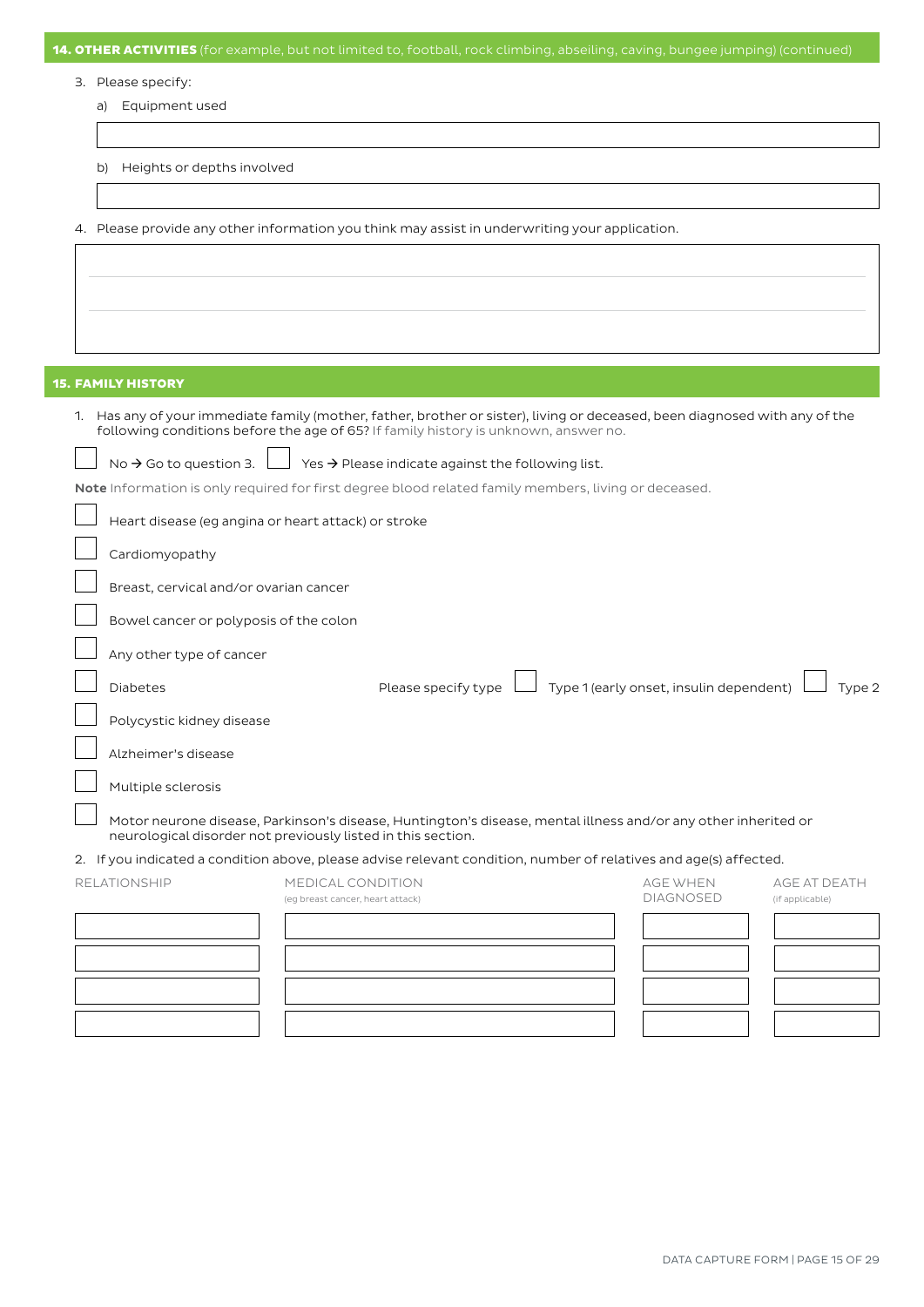Have you had any investigations performed (excluding a genetic test) as a result of your family history?

No  $\Box$  Yes  $\rightarrow$  Please complete the table below.

| CONDITION | TEST OR INVESTIGATION | RESULTS OR COMMENTS |
|-----------|-----------------------|---------------------|
|           |                       |                     |
|           |                       |                     |
|           |                       |                     |
|           |                       |                     |
|           |                       |                     |

#### **Information about genetic tests**

If you have had a genetic test, you only need to answer question 3 if your total insurance cover will be more than:

- \$500,000 Life cover,
- y \$500,000 Total and Permanent Disability (or TPD) cover,
- y \$200,000 Critical Illness (also known as trauma) cover, or
- y \$4,000 per month Income Protection cover, salary continuance or business expenses cover.

These amounts apply to all insurance held by you (including held through a superannuation fund) or other life insurance companies, not just under this application.

If you have a favourable (negative) genetic test result, you can provide this information to us , if you wish, regardless of the cover amount.

You are only required to complete question 3 if your cover amount is more than any of the cover amounts specified in the box above. You may choose to disclose any favourable genetic test result (irrespective of the cover amount) if you wish.

3. Have you ever had a genetic test where you received or are awaiting an individual result, or are you considering having a genetic test (excluding prenatal genetic screening)?

|  |  | No $\rightarrow$ Go to Section 16. $\Box$ Yes $\rightarrow$ Please complete the following. |
|--|--|--------------------------------------------------------------------------------------------|
|--|--|--------------------------------------------------------------------------------------------|

a) What was the reason for undertaking or considering the genetic test?

Due to my family history

Pregnancy / Fertility / IVF purposes  $\rightarrow$  Go to Section 16

To investigate symptoms  $\rightarrow$  Please specify below

Other  $\rightarrow$  Please specify below

b) What potential condition(s) was being investigated? Breast cancer  $\Box$  Ovarian cancer  $\Box$  Bowel cancer  $\Box$  Cystic fibrosis Haemochromatosis Heart disease Huntington's disease Coeliac disease Muscular dystrophy  $\|\cdot\|$  Dementia  $\|\cdot\|$  Thalassaemia Other  $\rightarrow$  Please specify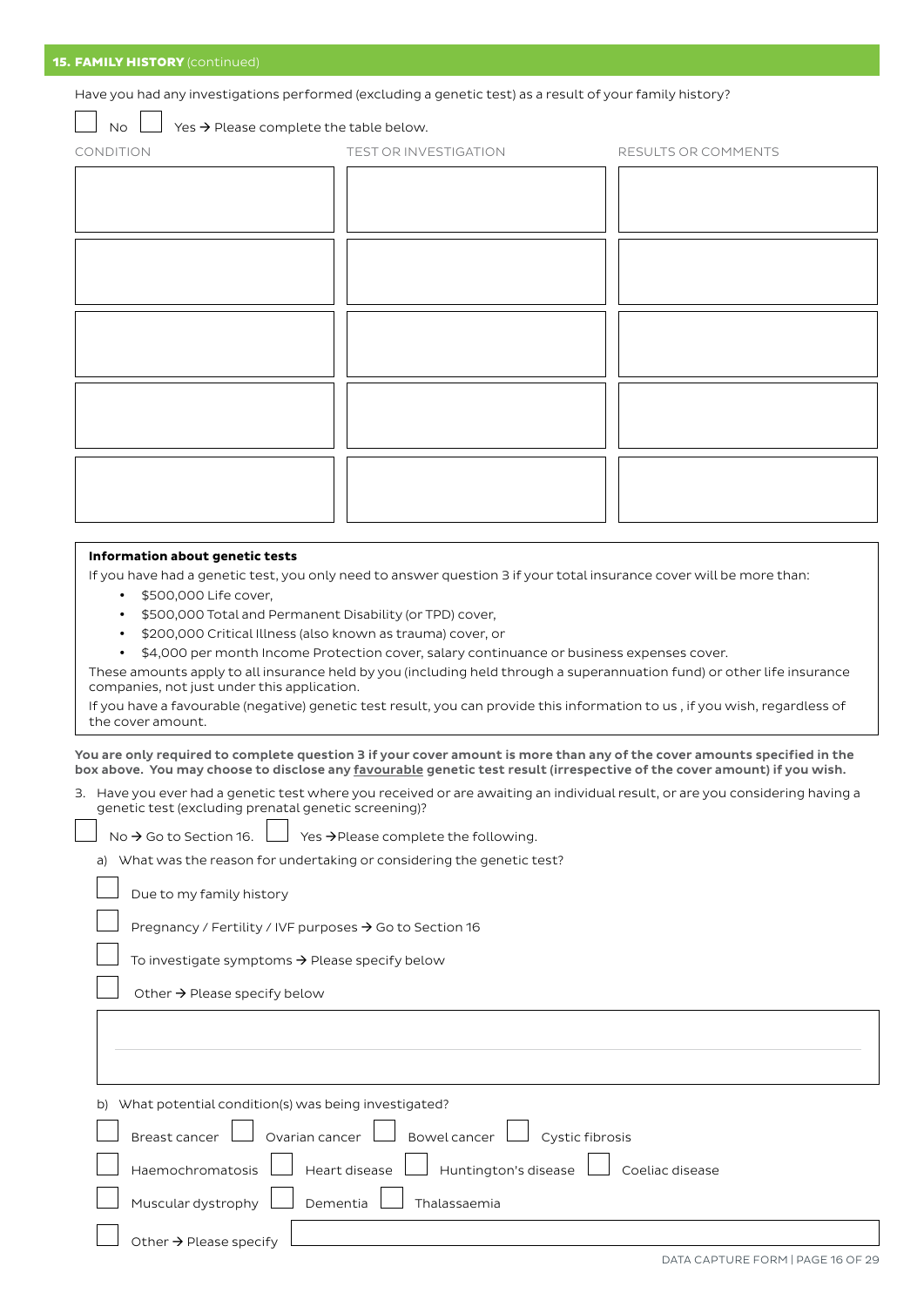c) What was the result of the test? Please select the appropriate statement

Negative – I don't have the gene being tested for

Positive – I have the gene being tested for

I am still waiting for the result /I have not had the test yet

d) Please provide details of any relevant family history (if not already disclosed).

e) Please provide the name and address of the doctor who has the details of this.

| Doctor's name  |  |
|----------------|--|
|                |  |
| Address        |  |
| Contact number |  |

# 16. HEALTH DETAILS

Most people, over a lifetime, will experience or develop some form of health condition or require medical investigations or treatment. In order to ensure that we can correctly assess your risk, please indicate which apply (or have applied) to you.

Even if you have a health condition under control with treatment or lifestyle changes, please tell us about it here.

For all yes answers, please provide details using the Additional Medical Statement in Section 17.

If you answer yes to a question marked with an asterisk, please also complete the relevant questionnaire in Sections 20 to 24.

|              | 1. Do you currently take prescribed medication?                                                                                                                                                     | Yes | <b>No</b> |
|--------------|-----------------------------------------------------------------------------------------------------------------------------------------------------------------------------------------------------|-----|-----------|
|              | 2. Do you plan to seek or are you awaiting medical advice, test results, investigation or treatment for<br>any symptoms, illness, injury or health condition?                                       | Yes | <b>No</b> |
|              | 3. In the last five years:                                                                                                                                                                          |     |           |
| a)           | Have you had, or received a recommendation or referral to have any of the following medical tests:                                                                                                  |     |           |
|              | An ECG or stress echocardiogram (ECHO), angiogram or coronary CT scan<br>i)<br>or other heart investigation?                                                                                        | Yes | No        |
|              | An arthroscopy, X-Ray, CT or CAT scan or MRI or other imaging or radiological test?<br>ii)                                                                                                          | Yes | <b>No</b> |
|              | iii) A mammogram, colonoscopy, gastroscopy or endoscopy?                                                                                                                                            | Yes | <b>No</b> |
|              | iv) A blood test <sup>+</sup> ?                                                                                                                                                                     | Yes | <b>No</b> |
| b)           | Aside from childbirth, have you been hospitalised, attended an emergency<br>department or undergone a medical procedure?                                                                            | Yes | No        |
| $\mathsf{C}$ | Have you been off work or unable to perform your usual duties for a period of more than five<br>consecutive days or had any change to your usual work duties or hours because of injury or illness? | Yes | <b>No</b> |
|              | 4. Apart from what you've already told us, do you currently have:                                                                                                                                   |     |           |
| a)           | Signs or symptoms of an illness, an injury, or a health issue that has lasted more than five<br>consecutive days?                                                                                   | Yes | <b>No</b> |
|              | b) A disability, impaired function or a limitation on your usual activities?                                                                                                                        | Yes | <b>No</b> |
|              | 5. Have you ever tested positive for the Human Immunodeficiency Virus (HIV) or been told you have<br>Acquired Immunodeficiency Syndrome (AIDS)?                                                     | Yes | No        |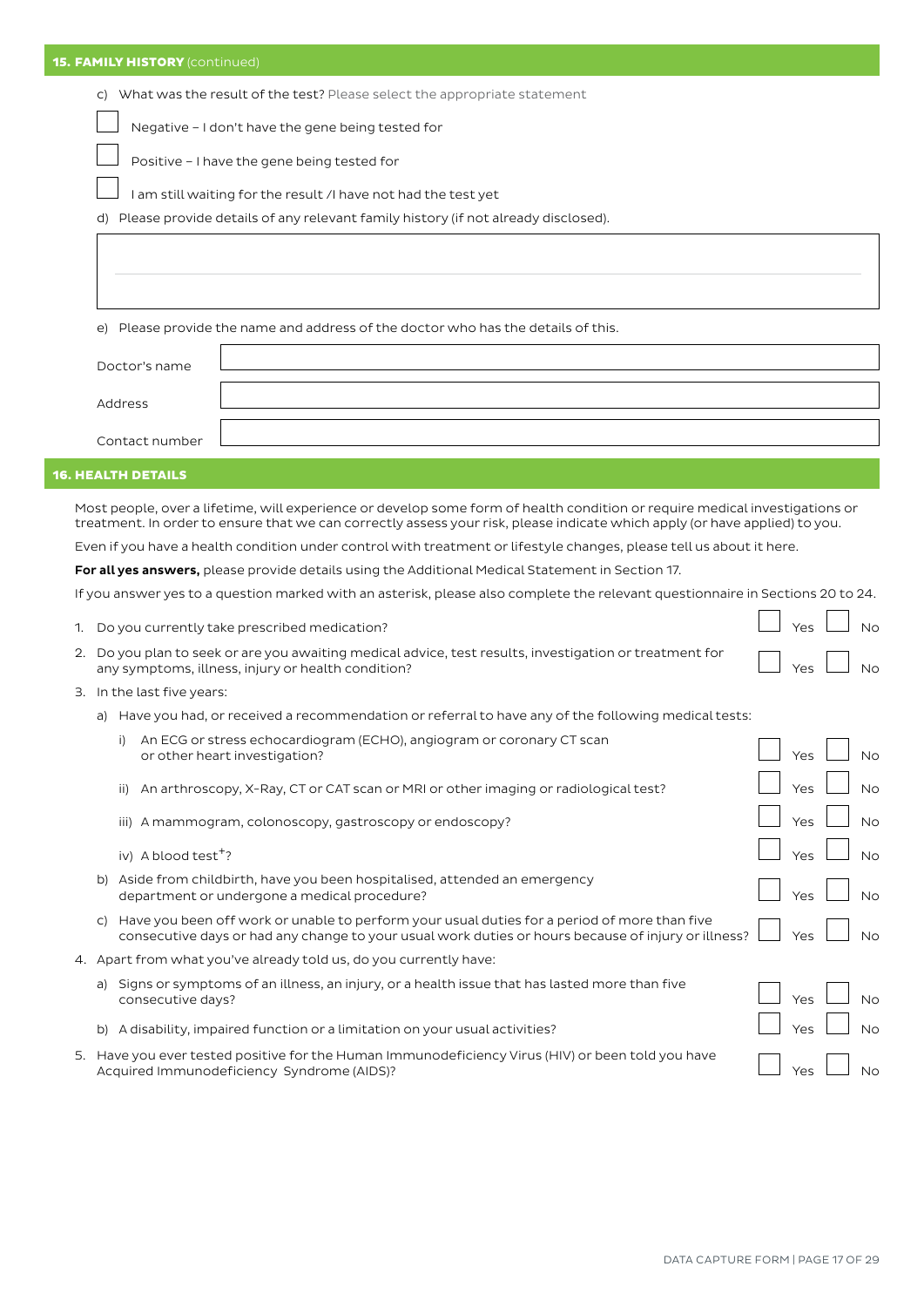# **16. HEALTH DETAILS** (continued)

## **Apart from any condition you have already told us about, have you ever had or received medical advice or treatment (including surgery) for any of the following:**

|    | 6. Any disease, disorder or condition relating to the heart, including but not limited to angina,<br>heart attack, heart murmur, embolism, chest pain, palpitations or irregular heart beat?                                                                   | Yes | <b>No</b> |
|----|----------------------------------------------------------------------------------------------------------------------------------------------------------------------------------------------------------------------------------------------------------------|-----|-----------|
|    | 7. Stroke, Transient Ischaemic Attack (TIA), or brain haemorrhage?                                                                                                                                                                                             | Yes | <b>No</b> |
| 8. | Diabetes or raised blood sugar levels?                                                                                                                                                                                                                         | Yes | No        |
|    | 9. Post traumatic stress disorder, bipolar disorder, personality disorder, Attention deficit hyperactivity<br>disorder (ADHD), obsessive compulsive disorder (OCD), an eating disorder such as anorexia nervosa or<br>bulimia, or psychosis or schizophrenia?* | Yes | No        |
|    | 10. Any cancer, leukaemia, tumour, melanoma, lump, cyst or growth either malignant or benign<br>(i.e. non-malignant)?                                                                                                                                          | Yes | No        |
|    | 11. Crohn's disease, ulcerative colitis, diverticulitis, pancreatitis or cirrhosis of the liver?                                                                                                                                                               | Yes | No        |
|    | 12. Autoimmune conditions including, but not limited to rheumatoid arthritis, psoriatic arthritis,<br>ankylosing spondylitis or lupus?                                                                                                                         | Yes | No        |
|    | 13. Emphysema or Chronic Obstructive Pulmonary Disease (COPD)?                                                                                                                                                                                                 | Yes | No        |
|    | 14. Numbness, tingling, altered sensation, tremor, problems with balance or co-ordination, any form of<br>paralysis or neurological condition, including but not limited to multiple sclerosis, dementia<br>or Alzheimer's disease?                            |     | No        |
|    | + Please refer to 'information about genetic tests' in section 15, Family History, before answering this question.                                                                                                                                             |     |           |

## **Apart from any condition you have already told us about, have you in the last 10 years had or received medical advice or treatment (including surgery) for any of the following:**

| 15. High blood pressure, high cholesterol, varicose veins, deep vein thrombosis (DVT) or aneurysm?* |  | $\Box$ $\gamma$ es $\Box$ Nc |  |  |
|-----------------------------------------------------------------------------------------------------|--|------------------------------|--|--|
|-----------------------------------------------------------------------------------------------------|--|------------------------------|--|--|

16. Respiratory condition including but not limited to asthma, bronchitis, pneumonia or sleep apnoea?\*  $\Box$  Yes  $\Box$  No

| 17. Been diagnosed with or had any symptoms of a mental health illness or issue, including but not limited<br>to: Depression, anxiety, adjustment disorder, Post natal depression (PND), stress (such as work stress<br>or bullying), grief reaction, insomnia, prolonged fatigue, panic attacks, prolonged sadness, social<br>withdrawal, or any other symptoms that have impacted your mental health or resulted in counselling |     |           |
|-----------------------------------------------------------------------------------------------------------------------------------------------------------------------------------------------------------------------------------------------------------------------------------------------------------------------------------------------------------------------------------------------------------------------------------|-----|-----------|
| or a mental health care plan?*                                                                                                                                                                                                                                                                                                                                                                                                    | Yes | <b>No</b> |
| 18. Gastrointestinal condition (liver, oesophagus, stomach, gall bladder, pancreas or bowel) including<br>but not limited to irritable bowel syndrome (IBS), polyps, reflux, hernia, ulcer or hepatitis B or C?                                                                                                                                                                                                                   | Yes | <b>No</b> |
| 19. Thyroid condition including but not limited to hypothyroidism, hyperthyroidism, goitre or thyroiditis?                                                                                                                                                                                                                                                                                                                        | Yes | <b>No</b> |
| 20. Osteoarthritis, osteoporosis or gout?                                                                                                                                                                                                                                                                                                                                                                                         | Yes | <b>No</b> |
| 21. Back or neck pain, strain or stiffness, sciatica, scoliosis, disc disorders, whiplash or any other<br>non-specific back or neck pain?*                                                                                                                                                                                                                                                                                        | Yes | <b>No</b> |
| 22. Joint (e.g. wrist, elbow, shoulder, ankle, knee, hip), bone or muscle pain or disorder including fractures,<br>ligament injuries or repetitive strain injury (RSI)?                                                                                                                                                                                                                                                           | Yes | <b>No</b> |
| 23. Chronic fatique syndrome, chronic pain or fibromyalgia?                                                                                                                                                                                                                                                                                                                                                                       | Yes | <b>No</b> |
| 24. Blood condition including but not limited to anaemia, haemochromatosis or haemophilia?                                                                                                                                                                                                                                                                                                                                        | Yes | <b>No</b> |
| 25. Skin cancer, cyst, lesion or mole, Basal Cell Carcinoma (BCC) or Squamous Cell Carcinoma (SCC)?                                                                                                                                                                                                                                                                                                                               | Yes | <b>No</b> |
| 26. Eczema, dermatitis, psoriasis or any other skin condition (other than acne)?                                                                                                                                                                                                                                                                                                                                                  | Yes | <b>No</b> |
| 27. Kidney or bladder condition, including but not limited to polycystic kidney disease, urinary tract<br>infections, kidney stones, blood or protein in the urine, prostate or testicular disorders (males only)?                                                                                                                                                                                                                | Yes | <b>No</b> |
| 28. Head injury, epilepsy, fits, convulsions, fainting attacks or persistent headaches or migraines?                                                                                                                                                                                                                                                                                                                              | Yes | <b>No</b> |
| 29. Eye condition (other than sight problems corrected by glasses, contact lenses or laser surgery)                                                                                                                                                                                                                                                                                                                               |     |           |
| including but not limited to cataracts, glaucoma, keratoconus, retinal detachment, uveitis, optic<br>neuritis, blurred or double vision or blindness?                                                                                                                                                                                                                                                                             | Yes | <b>No</b> |
| 30. Ear condition including but not limited to impaired hearing or deafness, tinnitus, Meniere's<br>disease or vertigo?                                                                                                                                                                                                                                                                                                           | Yes | <b>No</b> |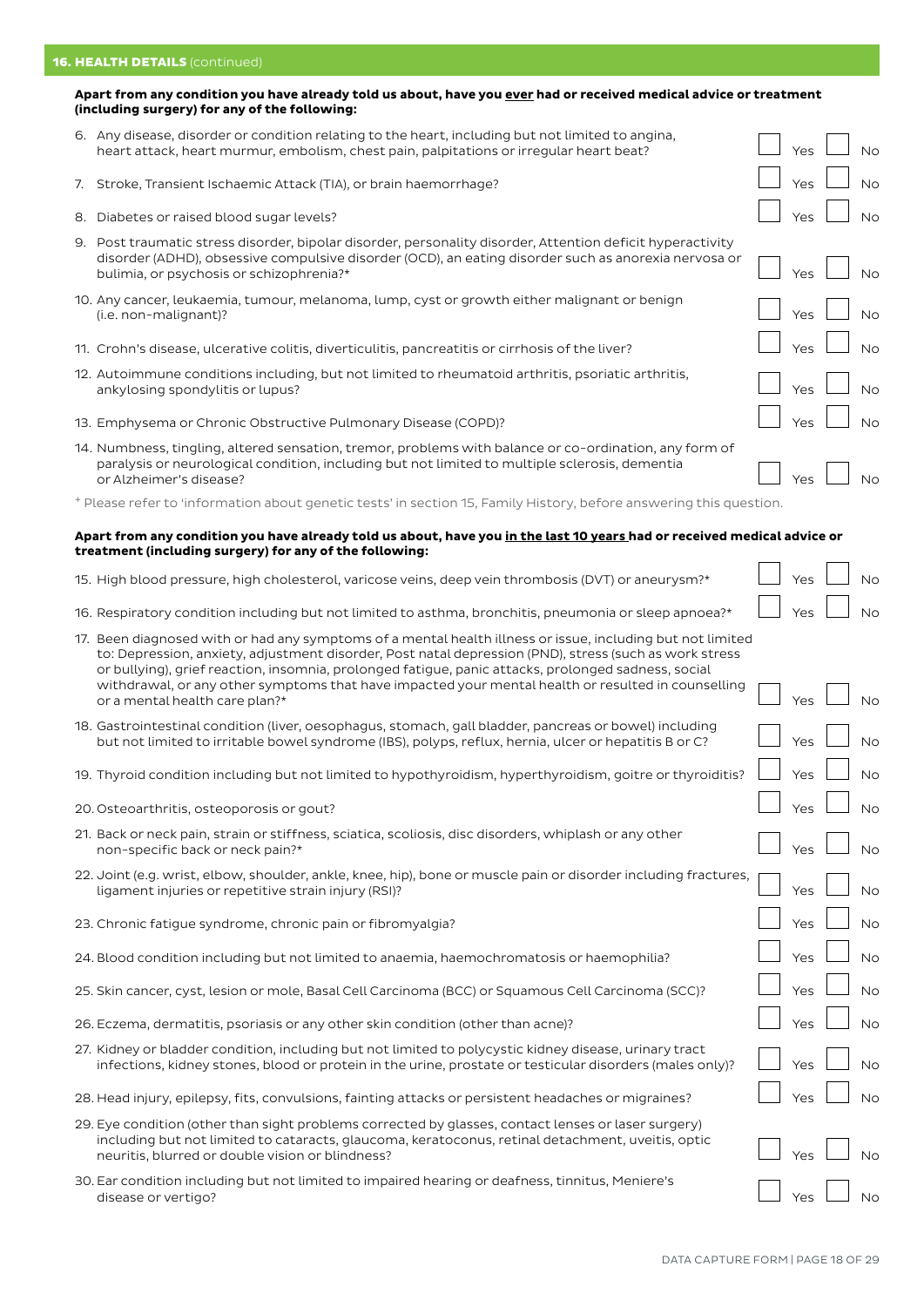#### **Female Only**

31. Any condition of the cervix (including abnormal Pap smear or abnormal cervical screen), ovary, uterus, breast or endometrium? No set of the set of the set of the set of the set of the set of the set of the set of the set of the set of the set of the set of the set of the set of the set of the set of the set of the set of th

32. Are you currently pregnant?

No **Yes >** What is your due date? DD / MM

33. Complication of pregnancy or childbirth or have you had a child with congenital abnormalities?  $\Box$  Yes  $\Box$  No

#### **COVID-19**

34. Have you ever been required or advised to self-isolate or quarantine?  $\Box$  Yes  $\Box$  Yes  $\Box$  No

35. Do you currently have any flu-like symptoms e.g. fever, cough, sore throat, runny nose or fatigue?  $\Box$  Yes  $\Box$  No

**If yes, to either of the above,** please advise your circumstances including dates if you have had COVID-19, a description of your symptoms, whether you've been hospitalised and any ongoing issues.

If you have not had COVID-19, please advise any periods of self-isolation or quarantine, including dates and test results.

# 17. ADDITIONAL MEDICAL STATEMENT

For any questions to which you answered yes in Section 16 (Health details), please complete the relevant questionnaire or add details here. If more information needs to be added please submit separately.

|                                                                                                                |                |                | QUESTION NUMBER ___________ QUESTION NUMBER ___________ QUESTION NUMBER ________ |
|----------------------------------------------------------------------------------------------------------------|----------------|----------------|----------------------------------------------------------------------------------|
| 1. What was the condition and<br>which part of the body was<br>affected?                                       |                |                |                                                                                  |
| 2. What was the date<br>symptoms first started<br>including a description of<br>the symptoms?                  | DD / MM / YYYY | DD / MM / YYYY | DD / MM / YYYY                                                                   |
| 3. What was the medical<br>diagnosis including results<br>of x-rays and investigations?                        |                |                |                                                                                  |
| 4. What was the frequency<br>(daily, weekly, etc of attacks<br>or symptoms?                                    |                |                |                                                                                  |
| 5. What was the severity<br>(mild/moderate/ severe) and<br>the duration of attacks or<br>symptoms?             |                |                |                                                                                  |
| 6. For how long were<br>you unable to work or<br>perform your normal<br>duties/activities?                     |                |                |                                                                                  |
| 7. If a hospital visit was<br>required, please provide<br>the date and duration of<br>your stay.               | DD / MM / YYYY | DD / MM / YYYY | DD / MM / YYYY                                                                   |
| 8. What advice/<br>treatment did you receive?                                                                  |                |                |                                                                                  |
| 9. Are you still receiving<br>treatment? If so, please<br>advise the nature and the<br>frequency of treatment. |                |                |                                                                                  |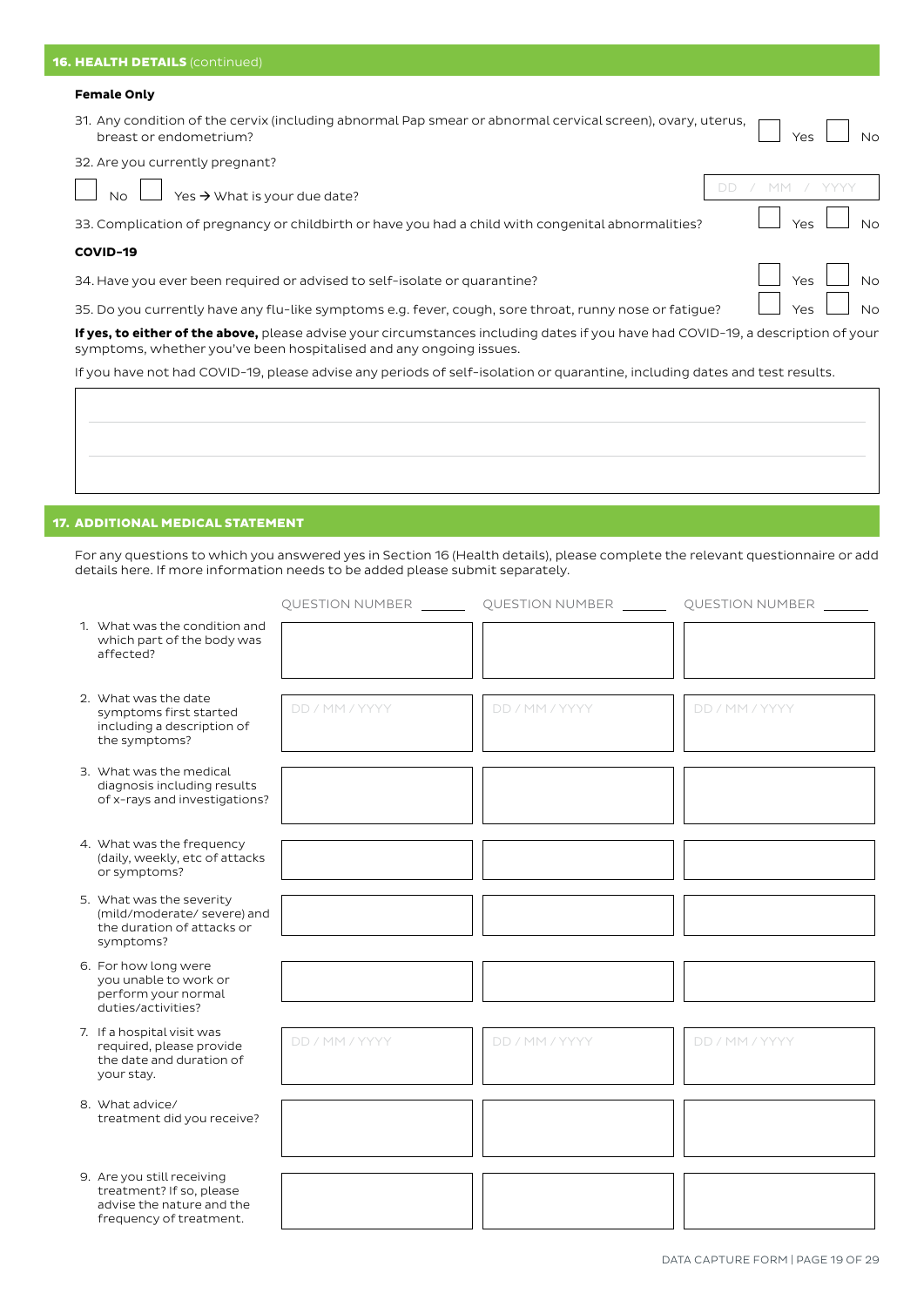|                                                                                                                                                                                                                                                                                                                              |                                                                                                                                          | QUESTION NUMBER _________ QUESTION NUMBER _______ QUESTION NUMBER ______                                                       |                |
|------------------------------------------------------------------------------------------------------------------------------------------------------------------------------------------------------------------------------------------------------------------------------------------------------------------------------|------------------------------------------------------------------------------------------------------------------------------------------|--------------------------------------------------------------------------------------------------------------------------------|----------------|
| 10. When did you last suffer<br>from any symptoms?                                                                                                                                                                                                                                                                           | DD / MM / YYYY                                                                                                                           | DD / MM / YYYY                                                                                                                 | DD / MM / YYYY |
| 11. What is your degree<br>of recovery (%)?                                                                                                                                                                                                                                                                                  |                                                                                                                                          |                                                                                                                                |                |
| 12. Please supply the<br>name and address of all<br>doctors or hospitals<br>consulted for this specific<br>condition.                                                                                                                                                                                                        |                                                                                                                                          |                                                                                                                                |                |
| 13. Does your current<br>general practitioner have<br>records for this condition?                                                                                                                                                                                                                                            |                                                                                                                                          |                                                                                                                                |                |
| 14. Please provide any further<br>information you think may<br>assist in underwriting your<br>application.                                                                                                                                                                                                                   |                                                                                                                                          |                                                                                                                                |                |
|                                                                                                                                                                                                                                                                                                                              |                                                                                                                                          |                                                                                                                                |                |
| modified or offered on non-standard terms?                                                                                                                                                                                                                                                                                   |                                                                                                                                          | 1. Have you ever had any application for Life, TPD, Critical Illness, Income Protection or Business Expense insurance refused, |                |
| No $\rightarrow$ Go to Section 19. L                                                                                                                                                                                                                                                                                         | Yes → Complete Questions 2 to 5.                                                                                                         |                                                                                                                                |                |
|                                                                                                                                                                                                                                                                                                                              |                                                                                                                                          |                                                                                                                                |                |
| Within the last 3 years                                                                                                                                                                                                                                                                                                      | Between 3 and 5 years ago                                                                                                                | More than 5 years ago                                                                                                          |                |
| Declined                                                                                                                                                                                                                                                                                                                     | the contract of the contract of the contract of the contract of the contract of the contract of the contract of<br>Loading/Extra premium | Benefits reduced                                                                                                               |                |
| Deferred/Postponed                                                                                                                                                                                                                                                                                                           | Exclusion(s)                                                                                                                             | Term of plan reduced                                                                                                           |                |
| None of the above                                                                                                                                                                                                                                                                                                            | More than one of the above                                                                                                               | Unknown                                                                                                                        |                |
| If more than once, please provide details for all circumstances.<br>2. How long ago were these modified terms offered? (select all that apply)<br>3. Please advise the type of modified terms offered (if known, select all that apply)<br>4. The modified terms were due to which of the following? (select all that apply) |                                                                                                                                          |                                                                                                                                |                |
| Medical reasons                                                                                                                                                                                                                                                                                                              | Occupation                                                                                                                               | Pastime(s)                                                                                                                     | Unknown        |
| Other (please specify)                                                                                                                                                                                                                                                                                                       |                                                                                                                                          |                                                                                                                                |                |
|                                                                                                                                                                                                                                                                                                                              |                                                                                                                                          |                                                                                                                                |                |
|                                                                                                                                                                                                                                                                                                                              |                                                                                                                                          | 5. If you have ever had an application for insurance refused, modified or offered on non-standard terms, has all information   |                |
| $No \rightarrow$ Please include details.<br>Yes                                                                                                                                                                                                                                                                              |                                                                                                                                          | relevant to the reason(s) for these decisions or outcomes been disclosed in this application?                                  |                |
|                                                                                                                                                                                                                                                                                                                              |                                                                                                                                          |                                                                                                                                |                |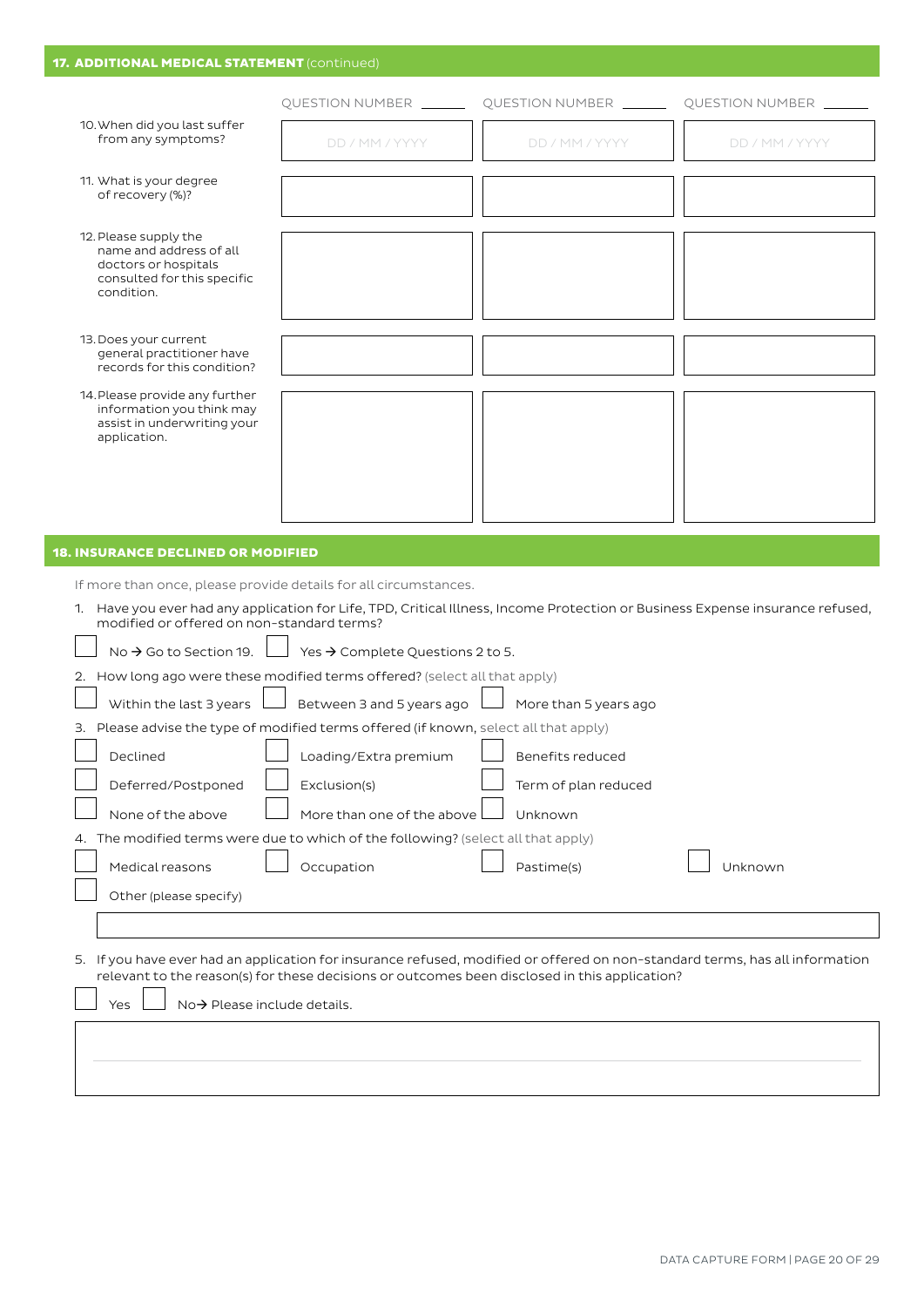# 19. CLAIMS

If more than once, please provide details for all circumstances.

 $\overline{a}$ 

1. Have you ever received claim payments, including but not limited to workers compensation or other insurance payments for an accident, sickness or disability or are you currently making a claim (including by TAL)?  $\overline{a}$ 

|  | $\Box$ No → Go to Section 20. $\Box$ Yes → Complete Questions 2 to 6. |
|--|-----------------------------------------------------------------------|

2. Has the claim been finalised?

Yes  $\Box$  No  $\rightarrow$  Please advise the details of the claim including when it was, who it is/was made against (eg workers compensation, an insurance company), the amount of money claimed, the condition claimed for, current status of this condition and total time off work.

| 3. Have you made a full and complete recovery from the condition for which you claimed?<br>Yes→ How long have you been fully recovered?<br><b>No</b>                                                                                                                                                                             |                    |
|----------------------------------------------------------------------------------------------------------------------------------------------------------------------------------------------------------------------------------------------------------------------------------------------------------------------------------|--------------------|
|                                                                                                                                                                                                                                                                                                                                  |                    |
|                                                                                                                                                                                                                                                                                                                                  |                    |
|                                                                                                                                                                                                                                                                                                                                  |                    |
|                                                                                                                                                                                                                                                                                                                                  |                    |
| Between 1 and 2 years<br>Between 2 and 5 years<br>More than 5 years<br>Less than 1 year                                                                                                                                                                                                                                          |                    |
| 4. How much time did you take off work and/or your usual daily activities due to this condition?                                                                                                                                                                                                                                 |                    |
| Less than 1 month<br>Between 1 and 3 months<br>Between 3 and 6 months                                                                                                                                                                                                                                                            | More than 6 months |
| 5. If you haven't made a full recovery, please provide further details including the name of the condition and the nature of<br>the ongoing impairments/symptoms.                                                                                                                                                                |                    |
|                                                                                                                                                                                                                                                                                                                                  |                    |
|                                                                                                                                                                                                                                                                                                                                  |                    |
| 6. Is the condition for which you've claimed disclosed in this application?                                                                                                                                                                                                                                                      | No<br>Yes          |
| <b>20. MENTAL HEALTH CONDITION QUESTIONNAIRE</b>                                                                                                                                                                                                                                                                                 |                    |
| 1. Did you first experience symptoms within the last six months?<br><b>No</b><br>Yes $\rightarrow$ Please tell us about what you think the underlying cause was/is, number and frequency of episodes,<br>when you last experienced symptoms, treatment received, time off work required and name and address of treating doctor. |                    |
| 2. Has your condition or symptoms ever got to the point where you have considered or attempted suicide or self-harm?<br>Yes→ Please provide as much detail as you are comfortable with (e.g. how often and when this last<br>No.                                                                                                 |                    |
|                                                                                                                                                                                                                                                                                                                                  |                    |
|                                                                                                                                                                                                                                                                                                                                  |                    |
|                                                                                                                                                                                                                                                                                                                                  |                    |
| occurred etc.)<br>3. In the last 5 years have you been admitted to hospital due to your symptoms?                                                                                                                                                                                                                                |                    |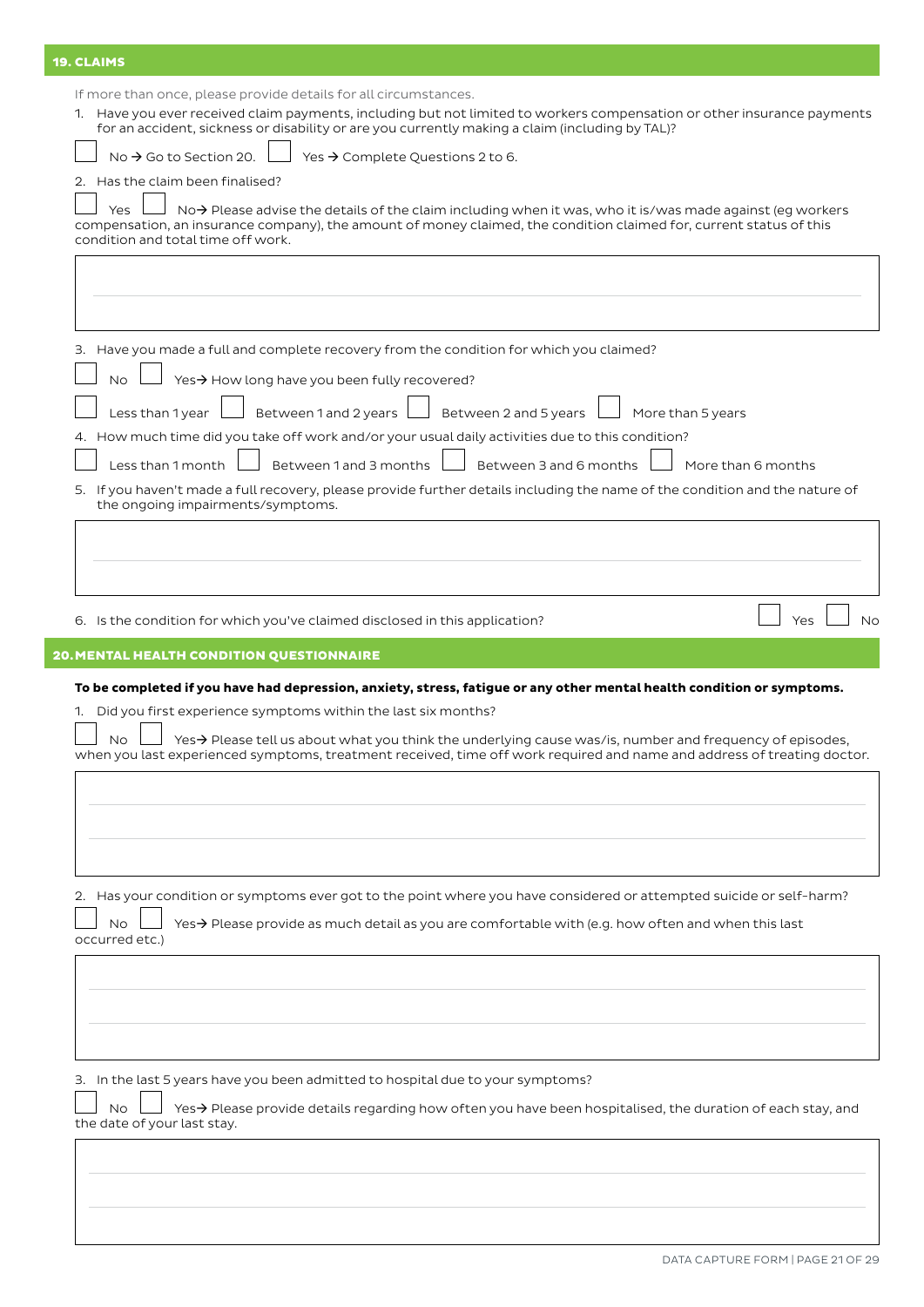#### 20. MENTAL HEALTH CONDITION QUESTIONNAIRE (continued)

4. In the last 2 years, how many days have you had off work or been unable to carry out your usual daily activities due to this condition?

5. In the last 5 years, have you been you under the care of or been referred to a psychiatrist?

No  $\Box$  Yes  $\rightarrow$  Please describe the type and frequency of treatment, including any medications taken and the dosage. If medication, please advise when this commenced and the dates of any changes to the treatment type or dosage. If counselling, please advise how regularly this occurs.

6. When did you last experience symptoms of this condition? DD / MM / YYYY

7. Please provide any other information you think may assist in underwriting your application, including the names and addresses of doctors or other health care professionals consulted, and the date first and last consulted.

## 21. BACK/NECK CONDITION QUESTIONNAIRE

#### **To be completed if you have had a back or neck condition.**

1. Do you plan to have surgery for your back/neck condition or have you had surgery in the past?

No  $\Box$  Yes  $\rightarrow$  Please advise the cause of the condition, the date symptoms were first and last experienced, the type of treatment you are receiving, the type of surgery you've had or which is to be undertaken, the section of the back affected, time off work and the degree of recovery.

2. Have you ever been diagnosed as having a bulging disc, prolapsed disc, slipped disc, disc protrusion, herniated disc or any other disc condition?

No  $\Box$  Yes  $\rightarrow$  Please advise the type and frequency of medication taken, the cause of the condition, the date symptoms were first and last experienced, the frequency and duration of episodes, the section of the back affected, time off work and whether a full recovery has been made.

3. Do you require regular painkillers/anti-inflammatories or cortisone injections?

No  $\Box$  Yes  $\rightarrow$  Please advise the type and frequency of medication taken, the cause of the condition, the date symptoms were first and last experienced, the frequency and duration of episodes, the section of the back affected, time off work and whether a full recovery has been made.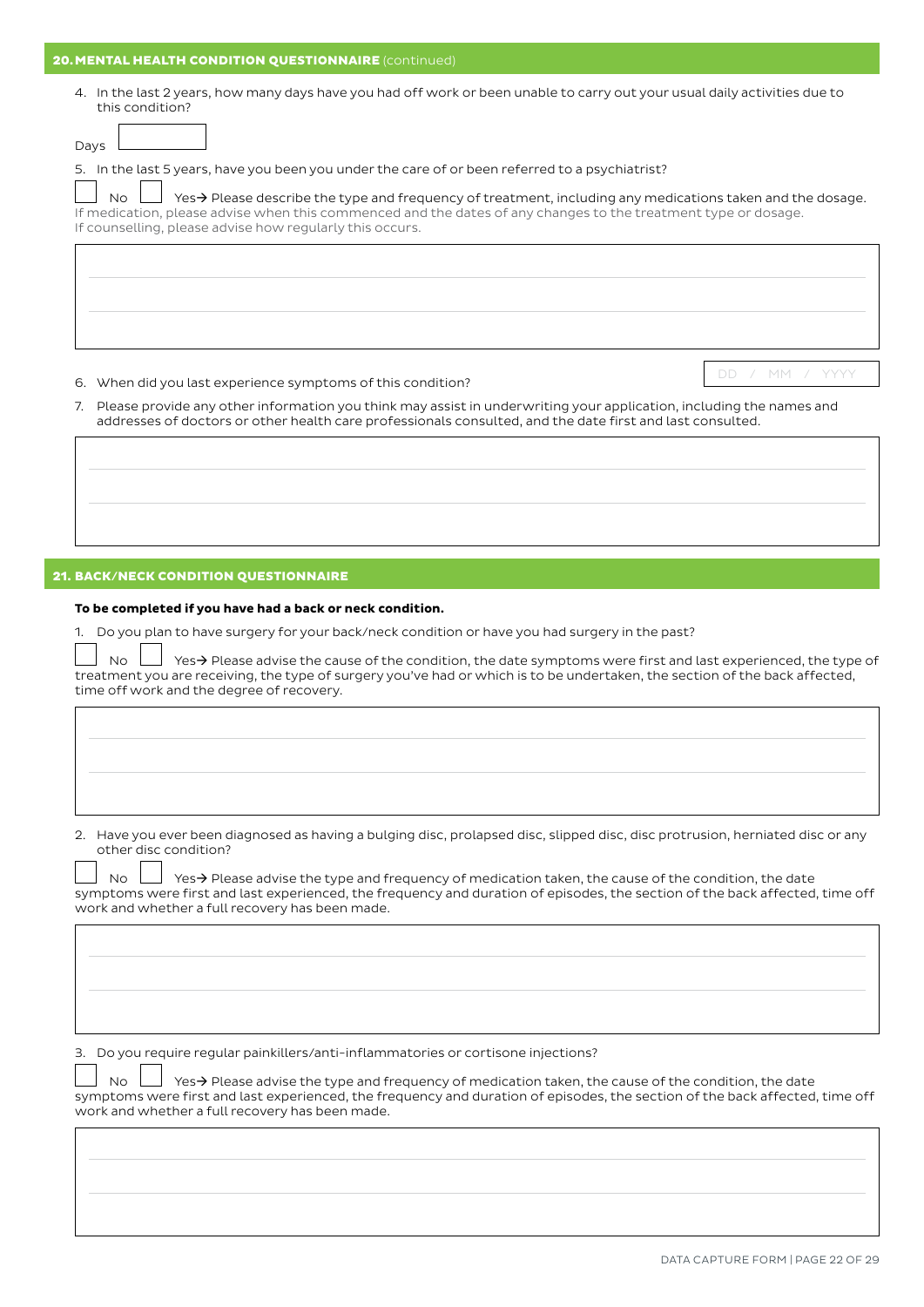# 21. BACK/NECK CONDITION QUESTIONNAIRE (continued)

| <b>No</b><br>1 to 4 years<br>4 to 5 years<br>Within the last year<br>More than 5 years<br>9. How long ago did you last require treatment?<br>1 to 4 years<br>Within the last year<br>4 to 5 years<br>More than 5 years<br>10. On average, do/did your symptoms last more than one month?<br>Yes<br>11. Please indicate which sections of your spine were affected. (select all that apply)<br>Upper spine only (including neck)<br>Lower spine only<br>Middle spine only<br>More than one section<br>Not sure<br>address of medical practitioners attended.<br>Yes $\rightarrow$ No further details need to be provided in this section.<br>No $\rightarrow$ Complete Questions 2 to 6.<br><b>No</b> | 4. Have you had to modify your work duties or change your occupation as a result of this condition?<br><b>No</b><br>Yes→ Please advise the type and frequency of medication taken, the cause of the condition, the date<br>symptoms were first and last experienced, the frequency and duration of episodes, the section of the back affected, time off<br>work and whether a full recovery has been made. |
|------------------------------------------------------------------------------------------------------------------------------------------------------------------------------------------------------------------------------------------------------------------------------------------------------------------------------------------------------------------------------------------------------------------------------------------------------------------------------------------------------------------------------------------------------------------------------------------------------------------------------------------------------------------------------------------------------|------------------------------------------------------------------------------------------------------------------------------------------------------------------------------------------------------------------------------------------------------------------------------------------------------------------------------------------------------------------------------------------------------------|
|                                                                                                                                                                                                                                                                                                                                                                                                                                                                                                                                                                                                                                                                                                      |                                                                                                                                                                                                                                                                                                                                                                                                            |
|                                                                                                                                                                                                                                                                                                                                                                                                                                                                                                                                                                                                                                                                                                      | 5. Have you had any time off work due to this condition?<br>$Yes \rightarrow$ Please advise the amount of time you've taken off work in total, and the amount of time you've taken<br>off work in in the last five years specifically (in days).                                                                                                                                                           |
|                                                                                                                                                                                                                                                                                                                                                                                                                                                                                                                                                                                                                                                                                                      |                                                                                                                                                                                                                                                                                                                                                                                                            |
|                                                                                                                                                                                                                                                                                                                                                                                                                                                                                                                                                                                                                                                                                                      | 6. How many episodes of back/neck pain have you had?                                                                                                                                                                                                                                                                                                                                                       |
|                                                                                                                                                                                                                                                                                                                                                                                                                                                                                                                                                                                                                                                                                                      | 7. How long ago did you last experience symptoms?                                                                                                                                                                                                                                                                                                                                                          |
|                                                                                                                                                                                                                                                                                                                                                                                                                                                                                                                                                                                                                                                                                                      |                                                                                                                                                                                                                                                                                                                                                                                                            |
|                                                                                                                                                                                                                                                                                                                                                                                                                                                                                                                                                                                                                                                                                                      | 8. Have you required any form of treatment for your back/neck condition?                                                                                                                                                                                                                                                                                                                                   |
|                                                                                                                                                                                                                                                                                                                                                                                                                                                                                                                                                                                                                                                                                                      |                                                                                                                                                                                                                                                                                                                                                                                                            |
|                                                                                                                                                                                                                                                                                                                                                                                                                                                                                                                                                                                                                                                                                                      |                                                                                                                                                                                                                                                                                                                                                                                                            |
|                                                                                                                                                                                                                                                                                                                                                                                                                                                                                                                                                                                                                                                                                                      | No                                                                                                                                                                                                                                                                                                                                                                                                         |
|                                                                                                                                                                                                                                                                                                                                                                                                                                                                                                                                                                                                                                                                                                      |                                                                                                                                                                                                                                                                                                                                                                                                            |
|                                                                                                                                                                                                                                                                                                                                                                                                                                                                                                                                                                                                                                                                                                      |                                                                                                                                                                                                                                                                                                                                                                                                            |
|                                                                                                                                                                                                                                                                                                                                                                                                                                                                                                                                                                                                                                                                                                      | 12. Please provide any other information you think may assist us in underwriting your application, including the name and                                                                                                                                                                                                                                                                                  |
|                                                                                                                                                                                                                                                                                                                                                                                                                                                                                                                                                                                                                                                                                                      |                                                                                                                                                                                                                                                                                                                                                                                                            |
|                                                                                                                                                                                                                                                                                                                                                                                                                                                                                                                                                                                                                                                                                                      |                                                                                                                                                                                                                                                                                                                                                                                                            |
|                                                                                                                                                                                                                                                                                                                                                                                                                                                                                                                                                                                                                                                                                                      | <b>22. ASTHMA QUESTIONNAIRE</b>                                                                                                                                                                                                                                                                                                                                                                            |
|                                                                                                                                                                                                                                                                                                                                                                                                                                                                                                                                                                                                                                                                                                      | To be completed if you have had asthma.<br>1. Was this childhood asthma only, with no further symptoms or treatment?                                                                                                                                                                                                                                                                                       |
|                                                                                                                                                                                                                                                                                                                                                                                                                                                                                                                                                                                                                                                                                                      |                                                                                                                                                                                                                                                                                                                                                                                                            |
|                                                                                                                                                                                                                                                                                                                                                                                                                                                                                                                                                                                                                                                                                                      |                                                                                                                                                                                                                                                                                                                                                                                                            |
|                                                                                                                                                                                                                                                                                                                                                                                                                                                                                                                                                                                                                                                                                                      | 2. Within the last two years, have you been admitted to hospital for more than 24 hours for treatment of this condition?                                                                                                                                                                                                                                                                                   |
|                                                                                                                                                                                                                                                                                                                                                                                                                                                                                                                                                                                                                                                                                                      | Yes→ Please provide full details including name and frequency of treatment, time off work or restriction to<br>usual duties, whether you have an Asthma Action Plan in place and the name and address of the doctor who has records.                                                                                                                                                                       |
|                                                                                                                                                                                                                                                                                                                                                                                                                                                                                                                                                                                                                                                                                                      |                                                                                                                                                                                                                                                                                                                                                                                                            |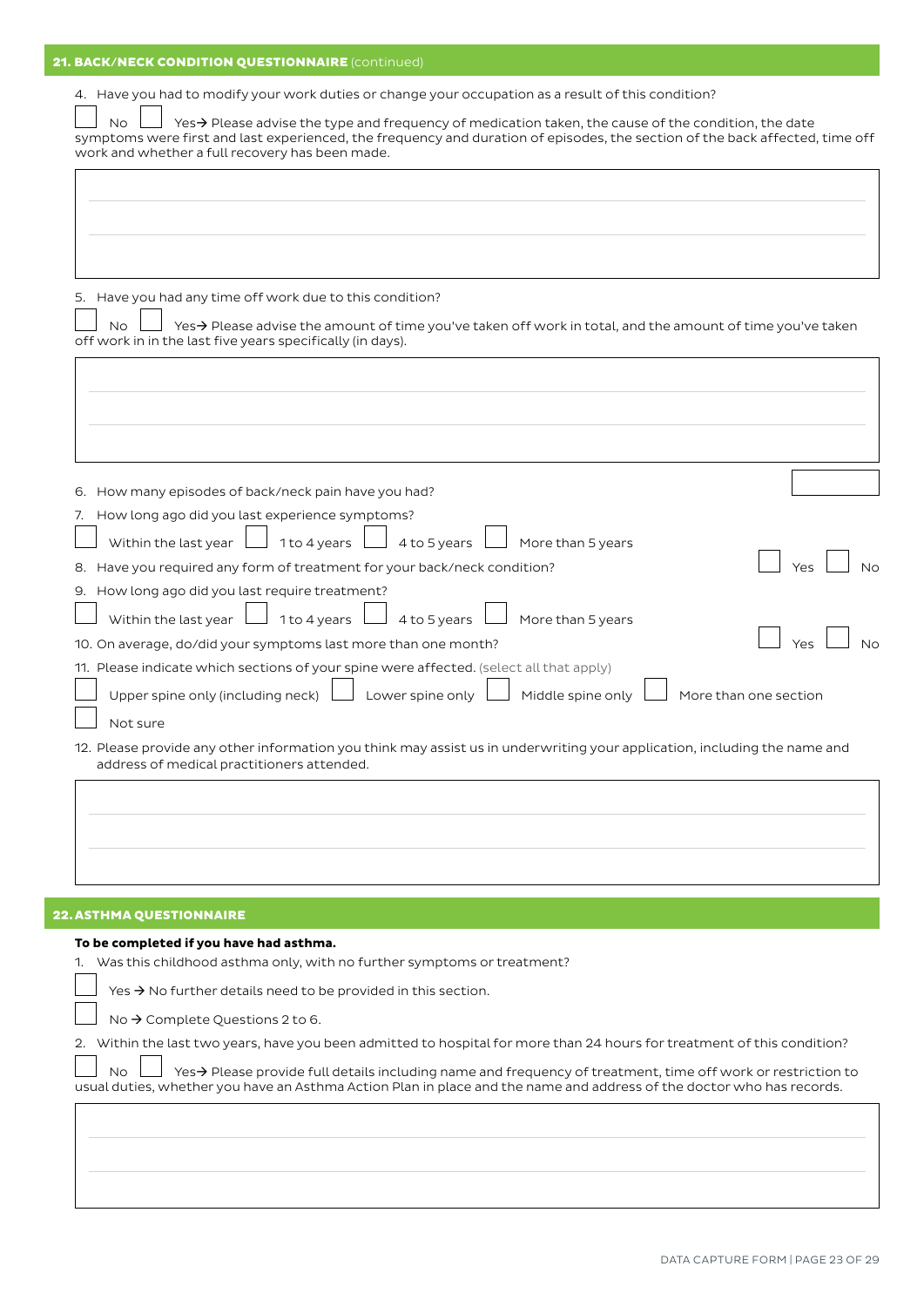| 22. ASTHMA QUESTIONNAIRE (continued)                                                                                                                                                                                                                 |                    |
|------------------------------------------------------------------------------------------------------------------------------------------------------------------------------------------------------------------------------------------------------|--------------------|
| 3. Within the last 12 months, have you required more than two courses of steroid tablets (not inhalers)?                                                                                                                                             |                    |
| Yes→ Please provide full details of asthma treatment, time off work or restriction to usual duties, whether<br>No.                                                                                                                                   |                    |
| you have an Asthma Action plan in place and the name and address of the doctor who has records.                                                                                                                                                      |                    |
|                                                                                                                                                                                                                                                      |                    |
|                                                                                                                                                                                                                                                      |                    |
|                                                                                                                                                                                                                                                      |                    |
| 4. How often would you experience symptoms (eg coughing, wheezing, shortness of breath or chest tightness)?                                                                                                                                          |                    |
|                                                                                                                                                                                                                                                      |                    |
| Do you experience symptoms at night?<br>5.                                                                                                                                                                                                           |                    |
| Yes > Please provide full details of this condition including date of first and last symptoms, frequency and<br><b>No</b>                                                                                                                            |                    |
| severity of episodes, any types of treatment required, and the name and address of your treating doctor.                                                                                                                                             |                    |
|                                                                                                                                                                                                                                                      |                    |
|                                                                                                                                                                                                                                                      |                    |
|                                                                                                                                                                                                                                                      |                    |
| 6. Within the last 12 months, have you had more than five consecutive days off work or been unable to carry out your normal                                                                                                                          |                    |
| daily activities due to asthma only?                                                                                                                                                                                                                 |                    |
| Yes→ Please provide full details of asthma treatment, time off work or restriction to usual duties, whether<br>No.<br>you have an Asthma Action plan in place and the name and address of your treating doctor.                                      |                    |
|                                                                                                                                                                                                                                                      |                    |
|                                                                                                                                                                                                                                                      |                    |
|                                                                                                                                                                                                                                                      |                    |
|                                                                                                                                                                                                                                                      |                    |
| 23. CHOLESTEROL QUESTIONNAIRE                                                                                                                                                                                                                        |                    |
| To be completed if you have had raised cholesterol.                                                                                                                                                                                                  |                    |
| 1. When was your raised cholesterol diagnosed?                                                                                                                                                                                                       | / MM / YYYY<br>DD. |
| 2. What type of treatment are you taking for your raised cholesterol?                                                                                                                                                                                |                    |
|                                                                                                                                                                                                                                                      |                    |
|                                                                                                                                                                                                                                                      |                    |
|                                                                                                                                                                                                                                                      |                    |
|                                                                                                                                                                                                                                                      |                    |
| 3. What was your latest reading?<br>4. Apart from the regular blood tests for your cholesterol, have you been advised to have any further cardiovascular                                                                                             |                    |
| investigations?                                                                                                                                                                                                                                      |                    |
| Yes→ Please provide information to assist in underwriting your application including details and date of latest<br>No.<br>readings (including HDL/LDL if known), details of medication, investigations and follow up and the name and address of the |                    |
| doctor consulted.                                                                                                                                                                                                                                    |                    |
|                                                                                                                                                                                                                                                      |                    |
|                                                                                                                                                                                                                                                      |                    |
|                                                                                                                                                                                                                                                      |                    |
|                                                                                                                                                                                                                                                      |                    |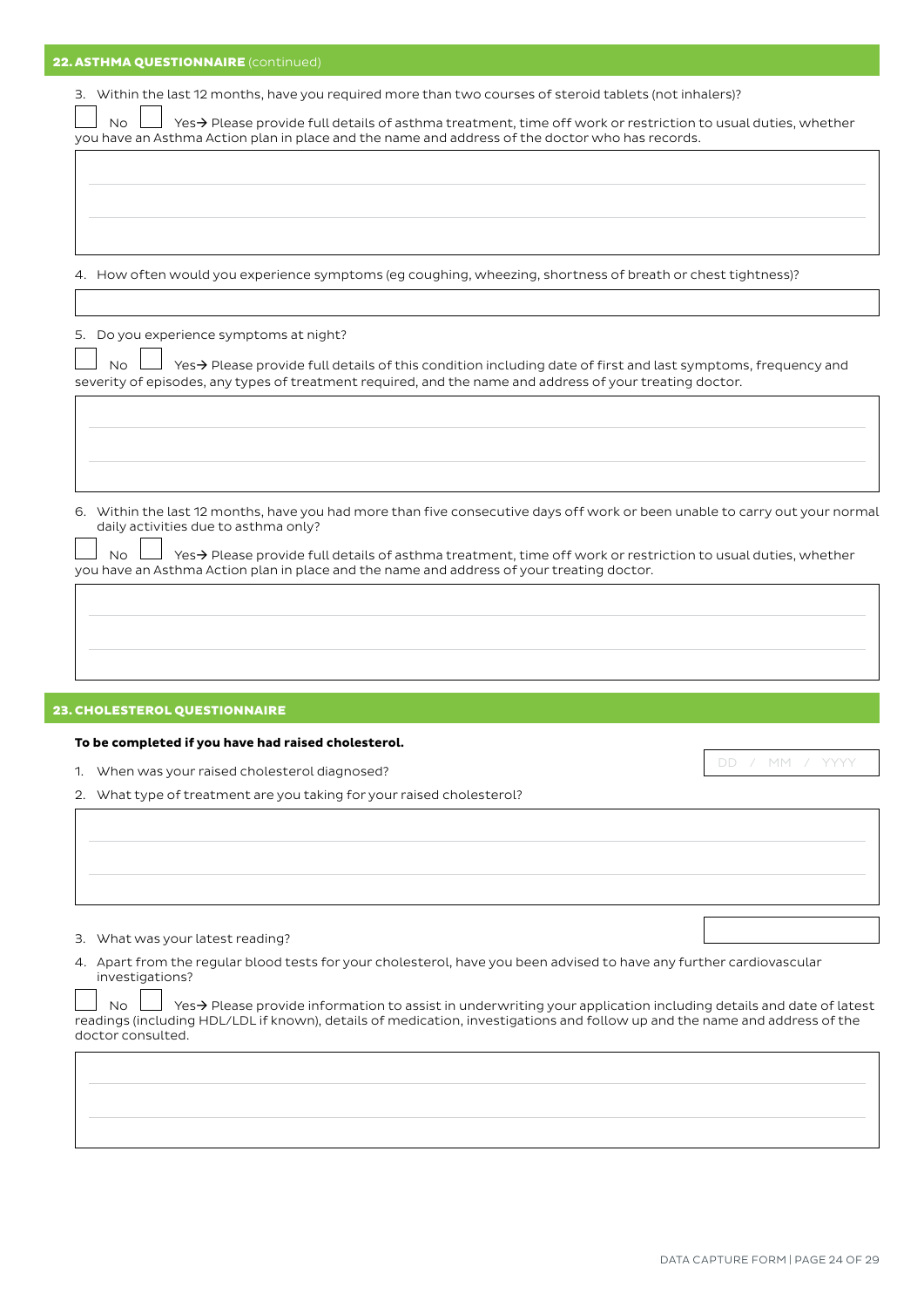| 23. CHOLESTEROL QUESTIONNAIRE (continued)                                                                                                                                      |                    |
|--------------------------------------------------------------------------------------------------------------------------------------------------------------------------------|--------------------|
| 5. Are you currently on medication for this condition?                                                                                                                         |                    |
| No→ Please provide details.<br>Yes                                                                                                                                             |                    |
|                                                                                                                                                                                | $V_{\mathbf{Q}}$ c |
| Did you cease medication for raised cholesterol on the advice of your doctor?<br>a)                                                                                            |                    |
| Has your cholesterol been checked since ceasing medication?<br>b)                                                                                                              | Vac                |
| What was your latest reading?<br>C)                                                                                                                                            |                    |
| Please provide any further information you think may assist in underwriting your application, including the name and<br>6.<br>address of the doctor who treats this condition. |                    |
|                                                                                                                                                                                |                    |

## 24.HIGH BLOOD PRESSURE QUESTIONNAIRE

#### **To be completed if you have had high blood pressure.**

- 1. When was your high blood pressure diagnosed? DO DO A MM  $\Box$
- 2. Have you had your blood pressure taken since being told you had high blood pressure?  $\Box$  Yes  $\Box$  No
- 3. What was your latest reading?
- 4. If latest reading unknown, what did your doctor advise in relation to your blood pressure reading?

5. What type of treatments are you currently undertaking?

6. If you are taking medication, how many types do you take per day to control your blood pressure?

7. How often do you attend your GP to have your prescription for blood pressure tablets renewed?

8. Apart from the initial investigations when first diagnosed, have you been advised to have or have you undergone any further cardiovascular (eg ECG) or urinary investigations in the last 12 months?

| No $\Box$ Yes > Please provide any other information to assist us in underwriting your application such as medications   |
|--------------------------------------------------------------------------------------------------------------------------|
| (including previous medications and dates changed), results of tests and the names and addresses of health professionals |
| consulted.                                                                                                               |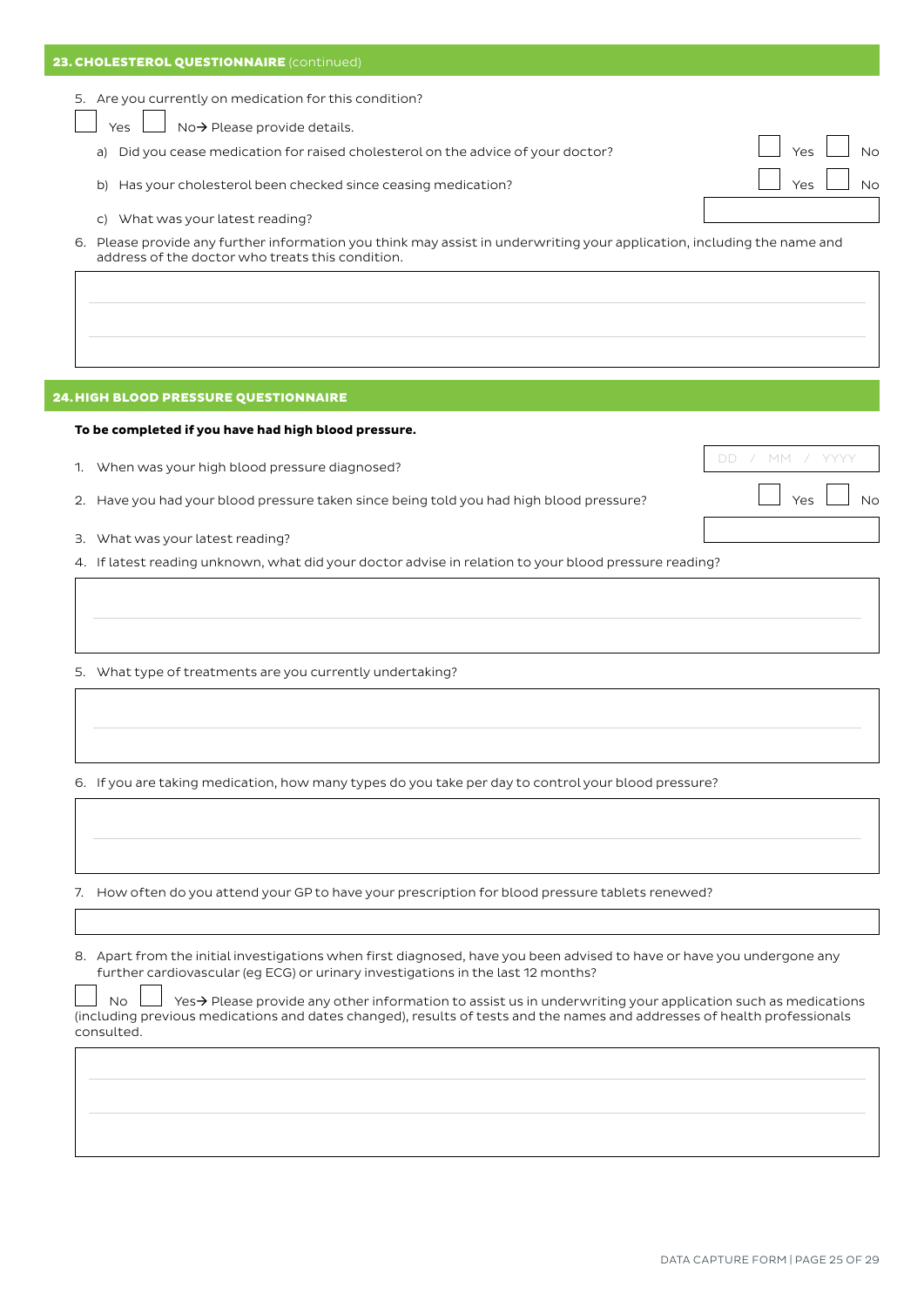|  | <b>24. HIGH BLOOD PRESSURE QUESTIONNAIRE</b> (continued) |  |
|--|----------------------------------------------------------|--|
|  |                                                          |  |

9. For females, was your high blood pressure diagnosed during pregnancy?  $\Box$  Yes  $\Box$  No  $\Box$  Not applicable

**If yes**, please advise if your blood pressure has returned to normal, whether any treatment was required and whether this treatment has ceased or is required on an ongoing basis.

| 10. Please provide any other information you think may assist in underwriting your application including the name and                 | address of the doctor who treats this condition.                           |              |              |                       |                 |        |
|---------------------------------------------------------------------------------------------------------------------------------------|----------------------------------------------------------------------------|--------------|--------------|-----------------------|-----------------|--------|
|                                                                                                                                       |                                                                            |              |              |                       |                 |        |
|                                                                                                                                       |                                                                            |              |              |                       |                 |        |
| Would you like TAL to arrange any medical exams or blood tests that may be required to complete this application?<br><b>No</b><br>Yes |                                                                            |              |              |                       |                 |        |
| <b>25. DOCTOR/CLINIC DETAILS</b>                                                                                                      |                                                                            |              |              |                       |                 |        |
| 1. Do you have a general practitioner (GP) or medical practice that you usually attend?<br><b>No</b>                                  | Yes→ Complete the following.                                               |              |              |                       |                 |        |
| Name                                                                                                                                  |                                                                            |              |              |                       |                 |        |
| Street address                                                                                                                        |                                                                            |              |              |                       |                 |        |
| Suburb                                                                                                                                |                                                                            |              | State        |                       | Postcode        |        |
| Country                                                                                                                               |                                                                            |              |              |                       |                 |        |
| Contact number                                                                                                                        |                                                                            |              |              | Contact type Business |                 | Mobile |
| Email                                                                                                                                 |                                                                            |              |              |                       |                 |        |
| 2. How long ago was your last consultation with this GP or medical practice?<br>Less than 6 months                                    | 6 to 12 months                                                             | 1 to 2 years | 2 to 5 years |                       | 5 years or more |        |
| 3. How long have you been attending this GP or medical practice?                                                                      |                                                                            |              |              |                       |                 |        |
| Less than 6 months                                                                                                                    | 6 to 12 months                                                             | 1 to 2 years | 2 to 5 years |                       | 5 years or more |        |
| 4. If less than two years, or you don't currently have a GP or medical practice that you usually attend, please provide the           | name and contact details of your previous GP or medical practice attended. |              |              |                       |                 |        |
| Name                                                                                                                                  |                                                                            |              |              |                       |                 |        |
| Street address                                                                                                                        |                                                                            |              |              |                       |                 |        |
| Suburb                                                                                                                                |                                                                            |              | State        |                       | Postcode        |        |
| Country                                                                                                                               |                                                                            |              |              |                       |                 |        |
| Contact number                                                                                                                        |                                                                            |              |              | Contact type Business |                 | Mobile |
| Email                                                                                                                                 |                                                                            |              |              |                       |                 |        |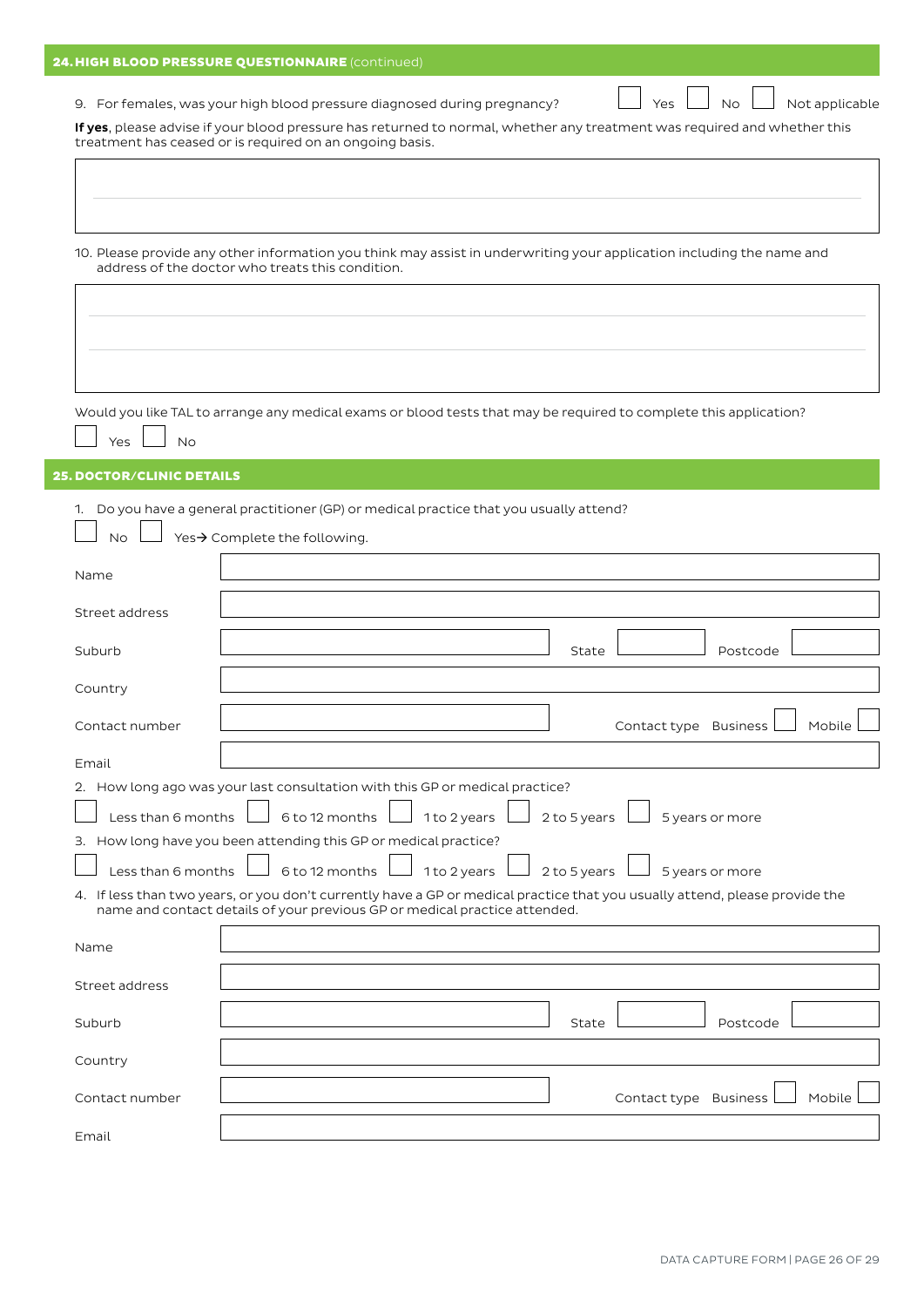The *Superannuation Industry (Supervision) Act 1993* allows the trustee of a superannuation fund to collect your tax file number (TFN).

Your TFN will be used for authorised purposes only. This includes finding and identifying your superannuation benefits, calculating tax on any benefit payments and providing information to the Australian Taxation Office (ATO) or other prescribed authority. These purposes may change in the future. It is not an offence if you do not provide your TFN but if we do not hold your TFN, the following may apply:

- we may not be able to process your application
- y your insurance cover could lapse, as we are unable to accept personal contributions to pay for insurance and/or your contributions may not be enough to cover premiums due to the extra tax being applied to the contributions
- y you will not be able to make personal or spouse contributions to your superannuation
- employer and salary sacrifice contributions will be taxed at the highest marginal tax rate plus the Medicare levy. Please refer to www.ato.gov.au for more information on income tax rates
- for pre 1 July 2007 members, concessional contributions of up to \$1,000 will be taxed at 15%. For concessional contributions in excess of \$1,000, the whole amount will be taxed at the highest marginal tax rate plus the Medicare levy.
- locating all your superannuation benefits when you retire may be harder, and
- lump sum withdrawals will not be concessionally taxed.

We may also provide your TFN to another superannuation provider if your benefits are being transferred to that superannuation provider, unless you request in writing that it not be disclosed.

By completing and returning this form, you agree to provide your TFN to the Trustee of TAL Super.

## 27. DECLARATION

I/We declare that I/we have read the following statements, and I/we agree and acknowledge that:

- I/we have received a copy of and read the Accelerated Protection Combined Product Disclosure Statement and Policy Document (PDS) and, if my/our cover is to be structured through TAL Super, the Accelerated Protection through TAL Super Product Disclosure Statement (TAL Super PDS), dated 24 September 2021
- I/We understand there is a duty to take reasonable care not to make a misrepresentation to the insurer before entering into a contract of insurance, extending or making changes to existing insurance, and reinstating insurance.
- I/We also understand that if this duty is not met it can have serious impacts on my/our insurance
- I/We have understood all the questions I/we have been asked and I/we have provided TAL with true, accurate and complete answers in my/our application (including this Application Form, quotes and all other forms, questionnaires and information provided to TAL)
- To the extent that any of the questions were answered by my/our financial adviser, those answers have been checked by me/us and I/we certify that they are true, accurate and complete
- I/we acknowledge and agree that the answers and information provided in my/our application (including this Application Form, quotes and all other forms, questionnaires and information provided to TAL) shall be relied upon by TAL in deciding whether to issue a policy and if so on what terms and for what premium. I understand that, notwithstanding any Authorities which may be provided to TAL by me/us, TAL will not necessarily seek or obtain any further information in relation to my/our application, and that any decision to seek further information is solely within TAL's discretion
- y Where my/our application has been submitted electronically to TAL, I/we will review
	- a printout of the application submitted and will notify my/our financial adviser of any answers which are incorrect, incomplete or inaccurate, or
	- a summary received by email (if I/we have provided TAL with an email address for the purpose of receiving a summary of the application by email) and will notify TAL of any answers which are incorrect, incomplete or inaccurate within five business days
- I/we will cooperate with TAL if modifications to the Policy conditions are required because of any changes to the answers TAL are notified of
- Where I/We have not notified TAL that I/We prefer to receive communication by post, I/We agree to receive any communications relating to my/our policy/ies and TAL's products and services electronically, including by email or SMS, where this is permitted by law.
- I/We acknowledge that electronic communications may include attachments or hyperlinks to the communication, requiring the communication to be opened on a web page or using a software reader.
- I/We acknowledge that such communications may include (without limitation), personal and sensitive information (as those terms are defined in the Privacy Act 1988), Product Disclosure Statements or Financial Services Guides, policy documents, copies of application forms, and other disclosure documents and communications.
- I/We understand that it is my/our responsibility to ensure that I/We provide to TAL and keep up to date an electronic address capable of receiving these electronic communications.
- I/we understand that by signing this form, I/we consent to the collection, use and disclosure of my/our personal information in accordance with the section in the PDS headed 'Your Privacy'
- I/we understand that my/our financial adviser is my/our agent and not the agent of TAL
- I/we understand that TAL may accept information from my/our financial adviser or their representative, and that TAL will rely on any such information in deciding whether or not to accept my/our application and in relation to all matters of administration
- In relation to any tax returns submitted in support of this application, I/we confirm that these are the tax returns submitted to the Australian Taxation Office and no subsequent adjustments have been made or are expected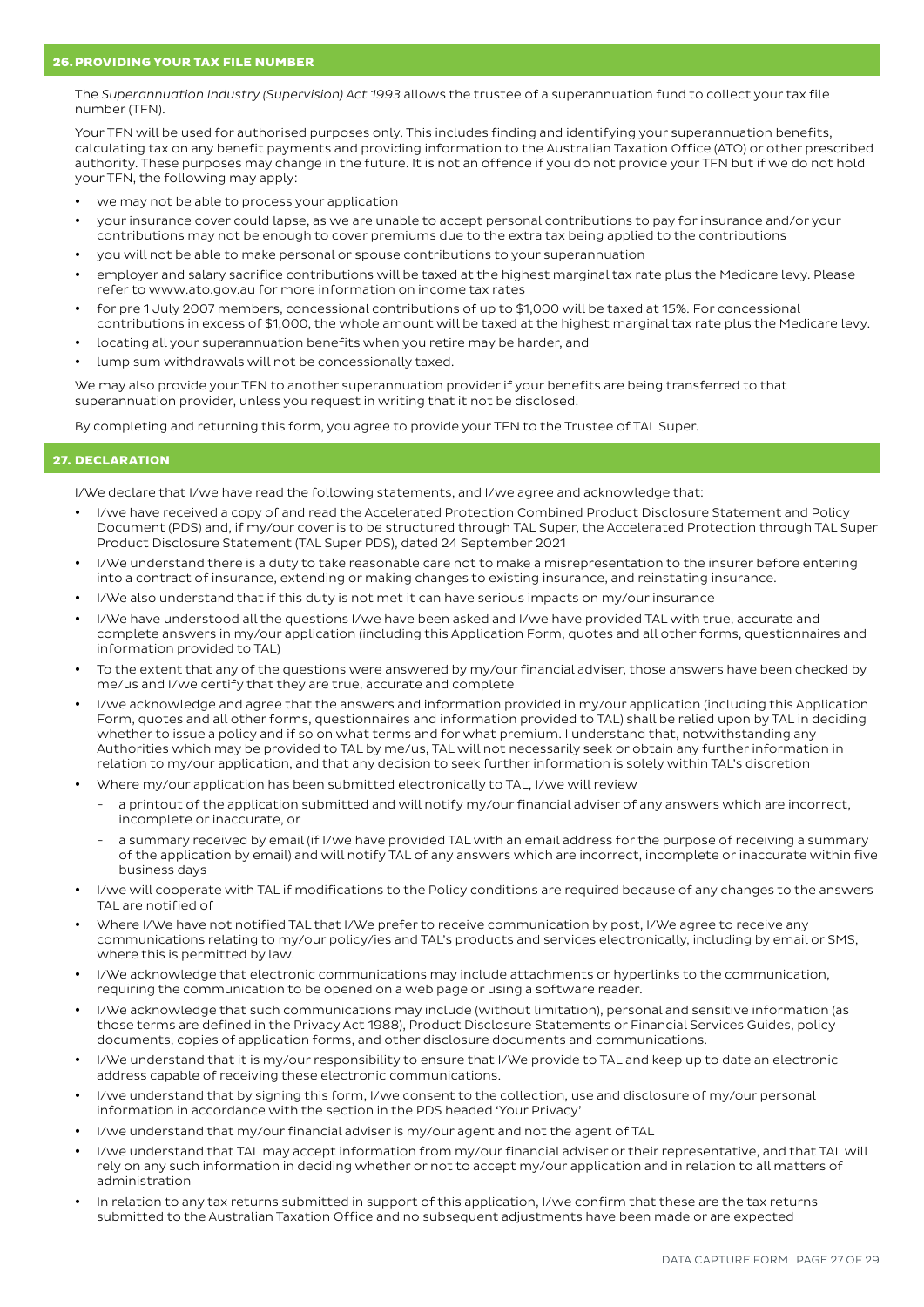## 27. DECLARATION (continued)

- In the event that TAL determines to not accept my/our application on standard terms
	- I/we authorise TAL to inform my/our financial adviser or their representative, of the reasons for that decision
	- I/we understand that TAL will not provide copies of medical or other reports to my financial adviser or their business without first obtaining my/our consent, and
	- I/we authorise my/our financial adviser or their representative to communicate to TAL my/our acceptance of any alternative terms on my/our behalf, and
- I/we have authorised TAL to debit my/our premiums if credit card or bank account details are provided with my/our application.

| Signature of life<br>to be insured |                                                                                     | Date | DD |
|------------------------------------|-------------------------------------------------------------------------------------|------|----|
| Signature of<br>Policy Owner 1     | (if different to the life to be insured)                                            | Date | DE |
| Signature of<br>Policy Owner 2     | (if different to the life to be insured)                                            | Date | DD |
|                                    | (For adviser reference only, this form is not to be submitted for new applications) |      |    |

# 28.ADVISER DETAILS

## **Principal authorised representative**

| TAL adviser number                  |                |             |                       |        |
|-------------------------------------|----------------|-------------|-----------------------|--------|
| Authorised                          |                |             |                       |        |
| representative name                 |                |             |                       |        |
| Dealer group                        |                |             |                       |        |
| Commission split<br>(whole numbers) | New business % | Servicing%  |                       |        |
| Contact number                      |                |             | Contact type Business | Mobile |
| Email                               |                |             |                       |        |
| Shared authorised representative    |                |             |                       |        |
| TAL adviser number                  |                |             |                       |        |
| Authorised<br>representative name   |                |             |                       |        |
| Dealer group                        |                |             |                       |        |
| Commission split<br>(whole numbers) | New business % | Servicing % |                       |        |
| Contact number                      |                |             | Contact type Business | Mobile |
| Email                               |                |             |                       |        |

Note If splitting commission, new business and servicing commission must each total 100%.